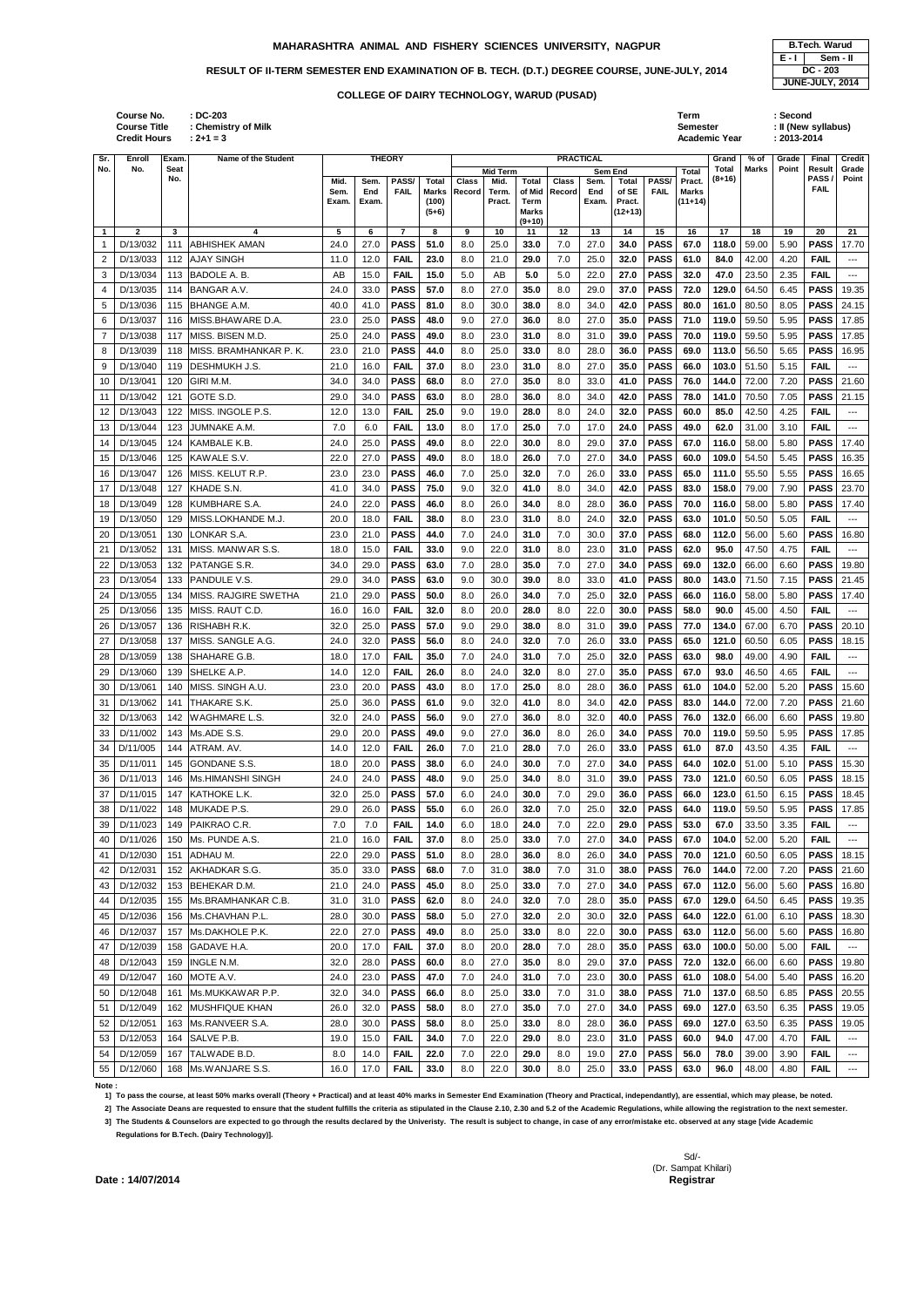|                |                                                          |             |                                                               |               |              | <b>COLLEGE OF DAIRY TECHNOLOGY, WARUD (PUSAD)</b> |                           |        |                         |                                            |                  |                 |                              |             |                        |                 |                  |                                                |                   |                     |
|----------------|----------------------------------------------------------|-------------|---------------------------------------------------------------|---------------|--------------|---------------------------------------------------|---------------------------|--------|-------------------------|--------------------------------------------|------------------|-----------------|------------------------------|-------------|------------------------|-----------------|------------------|------------------------------------------------|-------------------|---------------------|
|                | Course No.<br><b>Course Title</b><br><b>Credit Hours</b> |             | : DC-204<br>: Biochemistry & Human Nutrition<br>$: 2 + 1 = 3$ |               |              |                                                   |                           |        |                         |                                            |                  |                 |                              |             | Term<br>Semester       | Academic Year   |                  | : Second<br>: II (New syllabus)<br>: 2013-2014 |                   |                     |
| Sr.            | Enroll                                                   | Exam        | Name of the Student                                           |               |              | <b>THEORY</b>                                     |                           |        |                         |                                            | <b>PRACTICAL</b> |                 |                              |             |                        | Grand           | % of             | Grade                                          | Final             | Credit              |
| No.            | No.                                                      | Seat<br>No. |                                                               | Mid.          | Sem.         | PASS/                                             | Total                     | Class  | <b>Mid Term</b><br>Mid. | <b>Total</b>                               | Class            | Sem End<br>Sem. | <b>Total</b>                 | PASS/       | <b>Total</b><br>Pract. | Total<br>(8+16) | Marks            | Point                                          | Result<br>PASS    | Grade<br>Point      |
|                |                                                          |             |                                                               | Sem.<br>Exam. | End<br>Exam. | <b>FAIL</b>                                       | Marks<br>(100)<br>$(5+6)$ | Record | Term.<br>Pract.         | of Mid<br>Term<br><b>Marks</b><br>$(9+10)$ | Record           | End<br>Exam.    | of SE<br>Pract.<br>$(12+13)$ | <b>FAIL</b> | Marks<br>$(11+14)$     |                 |                  |                                                | <b>FAIL</b>       |                     |
| $\overline{1}$ | $\overline{2}$                                           | 3           | 4                                                             | 5             | 6            | $\overline{7}$                                    | 8                         | 9      | 10                      | 11                                         | 12               | 13              | 14                           | 15          | 16                     | 17              | 18               | 19                                             | 20                | 21                  |
| $\mathbf{1}$   | D/13/032                                                 | 111         | <b>ABHISHEK AMAN</b>                                          | 29.0          | 28.0         | <b>PASS</b>                                       | 57.0                      | 7.0    | 27.0                    | 34.0                                       | 9.0              | 29.0            | 38.0                         | <b>PASS</b> | 72.0                   | 129.0           | 64.50            | 6.45                                           | <b>PASS</b>       | 19.35               |
| 2              | D/13/033                                                 | 112         | <b>AJAY SINGH</b>                                             | 24.0          | 20.0         | <b>PASS</b>                                       | 44.0                      | 7.0    | 26.0                    | 33.0                                       | 8.0              | 19.0            | 27.0                         | <b>PASS</b> | 60.0                   | 104.0           | 52.00            | 5.20                                           | <b>PASS</b>       | 15.60               |
| 3              | D/13/034                                                 | 113         | BADOLE A. B.                                                  | 8.0           | 16.0         | <b>FAIL</b>                                       | 24.0                      | 5.0    | 22.0                    | 27.0                                       | 5.0              | 21.0            | 26.0                         | <b>PASS</b> | 53.0                   | 77.0            | 38.50            | 3.85                                           | <b>FAIL</b>       | $---$               |
| 4              | D/13/035                                                 | 114         | <b>BANGAR A.V.</b>                                            | 32.0          | 20.0         | <b>PASS</b>                                       | 52.0                      | 7.0    | 27.0                    | 34.0                                       | 8.0              | 22.0            | 30.0                         | <b>PASS</b> | 64.0                   | 116.0           | 58.00            | 5.80                                           | <b>PASS</b>       | 17.40               |
| 5              | D/13/036                                                 | 115         | BHANGE A.M.                                                   | 43.0          | 38.0         | <b>PASS</b>                                       | 81.0                      | 7.0    | 32.0                    | 39.0                                       | 8.0              | 35.0            | 43.0                         | <b>PASS</b> | 82.0                   | 163.0           | 81.50            | 8.15                                           | <b>PASS</b>       | 24.45               |
| 6              | D/13/037                                                 | 116         | MISS.BHAWARE D.A.                                             | 22.0          | 22.0         | <b>PASS</b>                                       | 44.0                      | 7.0    | 20.0                    | 27.0                                       | 8.0              | 24.0            | 32.0                         | <b>PASS</b> | 59.0                   | 103.0           | 51.50            | 5.15                                           | <b>PASS</b>       | 15.45               |
| $\overline{7}$ | D/13/038                                                 | 117         | MISS. BISEN M.D.                                              | 30.0          | 31.0         | <b>PASS</b>                                       | 61.0                      | 7.0    | 25.0                    | 32.0                                       | 8.0              | 27.0            | 35.0                         | <b>PASS</b> | 67.0                   | 128.0           | 64.00            | 6.40                                           | <b>PASS</b>       | 19.20               |
| 8              | D/13/039                                                 | 118         | MISS. BRAMHANKAR P. K.                                        | 27.0          | 21.0         | <b>PASS</b>                                       | 48.0                      | 7.0    | 28.0                    | 35.0                                       | 8.0              | 26.0            | 34.0                         | <b>PASS</b> | 69.0                   | 117.0           | 58.50            | 5.85                                           | <b>PASS</b>       | 17.55               |
| 9              | D/13/040                                                 | 119         | <b>DESHMUKH J.S.</b>                                          | 30.0          | 23.0         | <b>PASS</b>                                       | 53.0                      | 7.0    | 25.0                    | 32.0                                       | 8.0              | 20.0            | 28.0                         | <b>PASS</b> | 60.0                   | 113.0           | 56.50            | 5.65                                           | <b>PASS</b>       | 16.95               |
| 10             | D/13/041                                                 | 120         | GIRI M.M.                                                     | 37.0          | 27.0         | <b>PASS</b>                                       | 64.0                      | 7.0    | 33.0                    | 40.0                                       | 8.0              | 29.0            | 37.0                         | <b>PASS</b> | 77.0                   | 141.0           | 70.50            | 7.05                                           | <b>PASS</b>       | 21.15               |
| 11             | D/13/042                                                 | 121         | GOTE S.D.                                                     | 35.0          | 30.0         | <b>PASS</b>                                       | 65.0                      | 7.0    | 31.0                    | 38.0                                       | 8.0              | 30.0            | 38.0                         | <b>PASS</b> | 76.0                   | 141.0           | 70.50            | 7.05                                           | <b>PASS</b>       | 21.15               |
| 12             | D/13/043                                                 | 122         | <b>IMISS. INGOLE P.S.</b>                                     | 21.0          | 16.0         | <b>FAIL</b>                                       | 37.0                      | 7.0    | 21.0                    | 28.0                                       | 8.0              | 17.0            | 25.0                         | <b>PASS</b> | 53.0                   | 90.0            | 45.00            | 4.50                                           | <b>FAIL</b>       | $---$               |
| 13             | D/13/044                                                 | 123         | <b>JUMNAKE A.M.</b>                                           | 16.0          | 5.0          | <b>FAIL</b>                                       | 21.0                      | 7.0    | 20.0                    | 27.0                                       | 8.0              | 13.0            | 21.0                         | <b>PASS</b> | 48.0                   | 69.0            | 34.50            | 3.45                                           | <b>FAIL</b>       | $\qquad \qquad - -$ |
| 14             | D/13/045                                                 | 124         | <b>KAMBALE K.B.</b>                                           | 26.0          | 25.0         | <b>PASS</b>                                       | 51.0                      | 7.0    | 24.0                    | 31.0                                       | 8.0              | 21.0            | 29.0                         | <b>PASS</b> | 60.0                   | 111.0           | 55.50            | 5.55                                           | <b>PASS</b>       | 16.65               |
| 15             | D/13/046                                                 | 125         | KAWALE S.V.                                                   | 29.0          | 24.0         | <b>PASS</b>                                       | 53.0                      | 7.0    | 23.0                    | 30.0                                       | 6.0              | 25.0            | 31.0                         | <b>PASS</b> | 61.0                   | 114.0           | 57.00            | 5.70                                           | <b>PASS</b>       | 17.10               |
| 16             | D/13/047                                                 | 126         | MISS, KELUT R.P.                                              | 31.0          | 21.0         | <b>PASS</b>                                       | 52.0                      | 7.0    | 25.0                    | 32.0                                       | 7.0              | 21.0            | 28.0                         | <b>PASS</b> | 60.0                   | 112.0           | 56.00            | 5.60                                           | <b>PASS</b>       | 16.80               |
| 17             | D/13/048                                                 | 127         | KHADE S.N.                                                    | 44.0          | 42.0         | <b>PASS</b>                                       | 86.0                      | 7.0    | 34.0                    | 41.0                                       | 8.0              | 31.0            | 39.0                         | <b>PASS</b> | 80.0                   | 166.0           | 83.00            | 8.30                                           | <b>PASS</b>       | 24.90               |
| 18             | D/13/049                                                 | 128         | KUMBHARE S.A.                                                 | 36.0          | 34.0         | <b>PASS</b>                                       | 70.0                      | 7.0    | 29.0                    | 36.0                                       | 8.0              | 28.0            | 36.0                         | <b>PASS</b> | 72.0                   | 142.0           | 71.00            | 7.10                                           | <b>PASS</b>       | 21.30               |
| 19             | D/13/050                                                 | 129         | IMISS.LOKHANDE M.J.                                           | 17.0          | 24.0         | <b>PASS</b>                                       | 41.0                      | 6.0    | 22.0                    | 28.0                                       | 8.0              | 25.0            | 33.0                         | <b>PASS</b> | 61.0                   | 102.0           | 51.00            | 5.10                                           | <b>PASS</b>       | 15.30               |
|                | 20 D/13/051                                              |             | 130 LONKAR S.A.                                               | 29.0          |              | 27.0 <b>PASS</b>                                  | 56.0                      | 7.0    | 25.0                    | 32.0                                       | 7.0              | 28.0            | 35.0                         | <b>PASS</b> | 67.0                   |                 | 123.0 61.50 6.15 |                                                | <b>PASS</b> 18.45 |                     |
| 21             | D/13/052                                                 | 131         | MISS. MANWAR S.S.                                             | 20.0          | 20.0         | <b>PASS</b>                                       | 40.0                      | 7.0    | 21.0                    | 28.0                                       | 8.0              | 21.0            | 29.0                         | <b>PASS</b> | 57.0                   | 97.0            | 48.50            | 4.85                                           | <b>FAIL</b>       | $---$               |
| 22             | D/13/053                                                 | 132         | <b>PATANGE S.R.</b>                                           | 36.0          | 31.0         | <b>PASS</b>                                       | 67.0                      | 7.0    | 28.0                    | 35.0                                       | 8.0              | 31.0            | 39.0                         | <b>PASS</b> | 74.0                   | 141.0           | 70.50            | 7.05                                           | <b>PASS</b> 21.15 |                     |
| 23             | D/13/054                                                 | 133         | <b>PANDULE V.S.</b>                                           | 31.0          | 31.0         | <b>PASS</b>                                       | 62.0                      | 7.0    | 28.0                    | 35.0                                       | 8.0              | 30.0            | 38.0                         | <b>PASS</b> | 73.0                   | 135.0           | 67.50            | 6.75                                           | <b>PASS</b>       | 20.25               |
| 24             | D/13/055                                                 | 134         | <b>MISS. RAJGIRE SWETHA</b>                                   | 25.0          | 25.0         | <b>PASS</b>                                       | 50.0                      | 6.0    | 26.0                    | 32.0                                       | 8.0              | 23.0            | 31.0                         | <b>PASS</b> | 63.0                   | 113.0           | 56.50            | 5.65                                           | <b>PASS</b>       | 16.95               |
| 25             | D/13/056                                                 | 135         | MISS. RAUT C.D.                                               | 24.0          | 13.0         | <b>FAIL</b>                                       | 37.0                      | 7.0    | 26.0                    | 33.0                                       | 8.0              | 21.0            | 29.0                         | <b>PASS</b> | 62.0                   | 99.0            | 49.50            | 4.95                                           | <b>FAIL</b>       | $---$               |
| 26             | D/13/057                                                 |             | 136 RISHABH R.K.                                              | 32.0          | 28.0         | <b>PASS</b>                                       | 60.0                      | 7.0    | 34.0                    | 41.0                                       | 8.0              | 30.0            | 38.0                         | <b>PASS</b> | 79.0                   |                 | 139.0 69.50      | 6.95                                           |                   | <b>PASS</b> 20.85   |

|       | <b>B.Tech. Warud</b> |
|-------|----------------------|
| E - I | Sem - II             |
|       | DC - 204             |
|       | JUNE-JULY, 2014      |

27 D/13/058 137 MISS. SANGLE A.G. 38.0 23.0 **PASS 61.0** 7.0 26.0 **33.0** 8.0 24.0 **32.0 PASS 65.0 126.0** 63.00 6.30 **PASS** 18.90 28 D/13/059 138 SHAHARE G.B. 23.0 12.0 **FAIL 35.0** 7.0 26.0 **33.0** 6.0 22.0 **28.0 PASS 61.0 96.0** 48.00 4.80 **FAIL** --- 29 D/13/060 139 SHELKE A.P. 17.0 9.0 **FAIL 26.0** 7.0 23.0 **30.0** 8.0 20.0 **28.0 PASS 58.0 84.0** 42.00 4.20 **FAIL** --- 30 D/13/061 140 MISS. SINGH A.U. 32.0 30.0 **PASS 62.0** 7.0 21.0 **28.0** 8.0 22.0 **30.0 PASS 58.0 120.0** 60.00 6.00 **PASS** 18.00 31 D/13/062 141 THAKARE S.K. 33.0 37.0 **PASS 70.0** 7.0 33.0 **40.0** 8.0 35.0 **43.0 PASS 83.0 153.0** 76.50 7.65 **PASS** 22.95 32 D/13/063 142 WAGHMARE L.S. 27.0 24.0 **PASS 51.0** 7.0 31.0 **38.0** 8.0 27.0 **35.0 PASS 73.0 124.0** 62.00 6.20 **PASS** 18.60 33 D/11/005 144 ATRAM. AV. 11.0 14.0 **FAIL 25.0** 6.0 25.0 **31.0** 7.0 21.0 **28.0 PASS 59.0 84.0** 42.00 4.20 **FAIL** --- 34 D/11/011 145 GONDANE S.S. 25.0 20.0 **PASS 45.0** 6.0 26.0 **32.0** 8.0 22.0 **30.0 PASS 62.0 107.0** 53.50 5.35 **PASS** 16.05 35 D/11/013 146 Ms.HIMANSHI SINGH 29.0 24.0 **PASS 53.0** 9.0 30.0 **39.0** 7.0 23.0 **30.0 PASS 69.0 122.0** 61.00 6.10 **PASS** 18.30 36 D/11/023 149 PAIKRAO C.R. 15.0 3.0 **FAIL 18.0** 6.0 14.0 **20.0** 7.0 14.0 **21.0 PASS 41.0 59.0** 29.50 2.95 **FAIL** --- 37 D/11/026 150 Ms. PUNDE A.S. 21.0 20.0 **PASS 41.0** 8.0 24.0 **32.0** 7.0 19.0 **26.0 PASS 58.0 100.0** 50.00 5.00 **PASS** 15.00 38 D/12/030 151 ADHAU M. 32.0 24.0 **PASS 56.0** 9.0 30.0 **39.0** 8.0 23.0 **31.0 PASS 70.0 126.0** 63.00 6.30 **PASS** 18.90 39 D/12/032 153 BEHEKAR D.M. 20.0 20.0 **PASS 40.0** 8.0 24.0 **32.0** 7.0 23.0 **30.0 PASS 62.0 102.0** 51.00 5.10 **PASS** 15.30 40 D/12/033 154 Ms. BHAGAT P.N. 31.0 25.0 **PASS 56.0** 7.0 26.0 **33.0** 8.0 20.0 **28.0 PASS 61.0 117.0** 58.50 5.85 **PASS** 17.55 41 D/12/036 156 Ms.CHAVHAN P.L. 32.0 30.0 **PASS 62.0** 5.0 25.0 **30.0** 3.0 22.0 **25.0 PASS 55.0 117.0** 58.50 5.85 **PASS** 17.55 42 D/12/037 157 Ms.DAKHOLE P.K. 28.0 15.0 **FAIL 43.0** 8.0 26.0 **34.0** 7.0 21.0 **28.0 PASS 62.0 105.0** 52.50 5.25 **FAIL** ---

| 43 | D/12/039 |     | 158 GADAVE H.A.         | 23.0 | 21.0 | <b>PASS</b> | 44.0 | 8.0 | 22.0 | 30.0 | 7.0 | 20.0 | 27.0 | <b>PASS</b> | 57.0 | 101.0     | 50.50 | 5.05 | <b>PASS</b> | 15.15             |
|----|----------|-----|-------------------------|------|------|-------------|------|-----|------|------|-----|------|------|-------------|------|-----------|-------|------|-------------|-------------------|
| 44 | D/12/047 | 160 | MOTE A.V.               | 28.0 | 25.0 | <b>PASS</b> | 53.0 | 9.0 | 23.0 | 32.0 | 8.0 | 21.0 | 29.0 | <b>PASS</b> | 61.0 | 114.0     | 57.00 | 5.70 | <b>PASS</b> | 17.10             |
| 45 | D/12/049 |     | 162 IMUSHFIQUE KHAN     | 36.0 | 26.0 | <b>PASS</b> | 62.0 | 9.0 | 30.0 | 39.0 | 8.0 | 26.0 | 34.0 | <b>PASS</b> | 73.0 | $135.0$ l | 67.50 | 6.75 | <b>PASS</b> | 20.25             |
| 46 | D/12/051 | 163 | <b>IMS.RANVEER S.A.</b> | 30.0 | 24.0 | <b>PASS</b> | 54.0 | 9.0 | 26.0 | 35.0 | 8.0 | 23.0 | 31.0 | <b>PASS</b> | 66.0 | 120.0     | 60.00 | 6.00 | <b>PASS</b> | 18.00             |
| 47 | D/12/056 |     | 165 Ms.SHINDE P.S.      | 32.0 | 22.0 | <b>PASS</b> | 54.0 | 9.0 | 26.0 | 35.0 | 8.0 | 25.0 | 33.0 | <b>PASS</b> | 68.0 | 122.0     | 61.00 | 6.10 | <b>PASS</b> | 18.30             |
| 48 | D/12/058 |     | 166 SUNIL MEENA         | 32.0 | 28.0 | <b>PASS</b> | 60.0 | 8.0 | 28.0 | 36.0 | 7.0 | 25.0 | 32.0 | <b>PASS</b> | 68.0 | 128.0 l   | 64.00 | 6.40 | <b>PASS</b> | 19.20             |
| 49 | D/12/059 | 167 | <b>ITALWADE B.D.</b>    | 13.0 | 8.0  | <b>FAIL</b> | 21.0 | 9.0 | 19.0 | 28.0 | 8.0 | 19.0 | 27.0 | <b>PASS</b> | 55.0 | 76.0      | 38.00 | 3.80 | <b>FAIL</b> | $\qquad \qquad -$ |
| 50 | D/12/060 |     | 168 Ms. WANJARE S.S.    | 14.0 | 15.0 | <b>FAIL</b> | 29.0 | 8.0 | 22.0 | 30.0 | 8.0 | 19.0 | 27.0 | <b>PASS</b> | 57.0 | 86.0      | 43.00 | 4.30 | <b>FAIL</b> | $\qquad \qquad -$ |

**Note :** 

**1] To pass the course, at least 50% marks overall (Theory + Practical) and at least 40% marks in Semester End Examination (Theory and Practical, independantly), are essential, which may please, be noted.**

**2] The Associate Deans are requested to ensure that the student fulfills the criteria as stipulated in the Clause 2.10, 2.30 and 5.2 of the Academic Regulations, while allowing the registration to the next semester.**

**3] The Students & Counselors are expected to go through the results declared by the Univeristy. The result is subject to change, in case of any error/mistake etc. observed at any stage [vide Academic Regulations for B.Tech. (Dairy Technology)].**

> Sd/- (Dr. Sampat Khilari)

**Date: 14/07/2014** 

## **MAHARASHTRA ANIMAL AND FISHERY SCIENCES UNIVERSITY, NAGPUR B.Tech. Warud**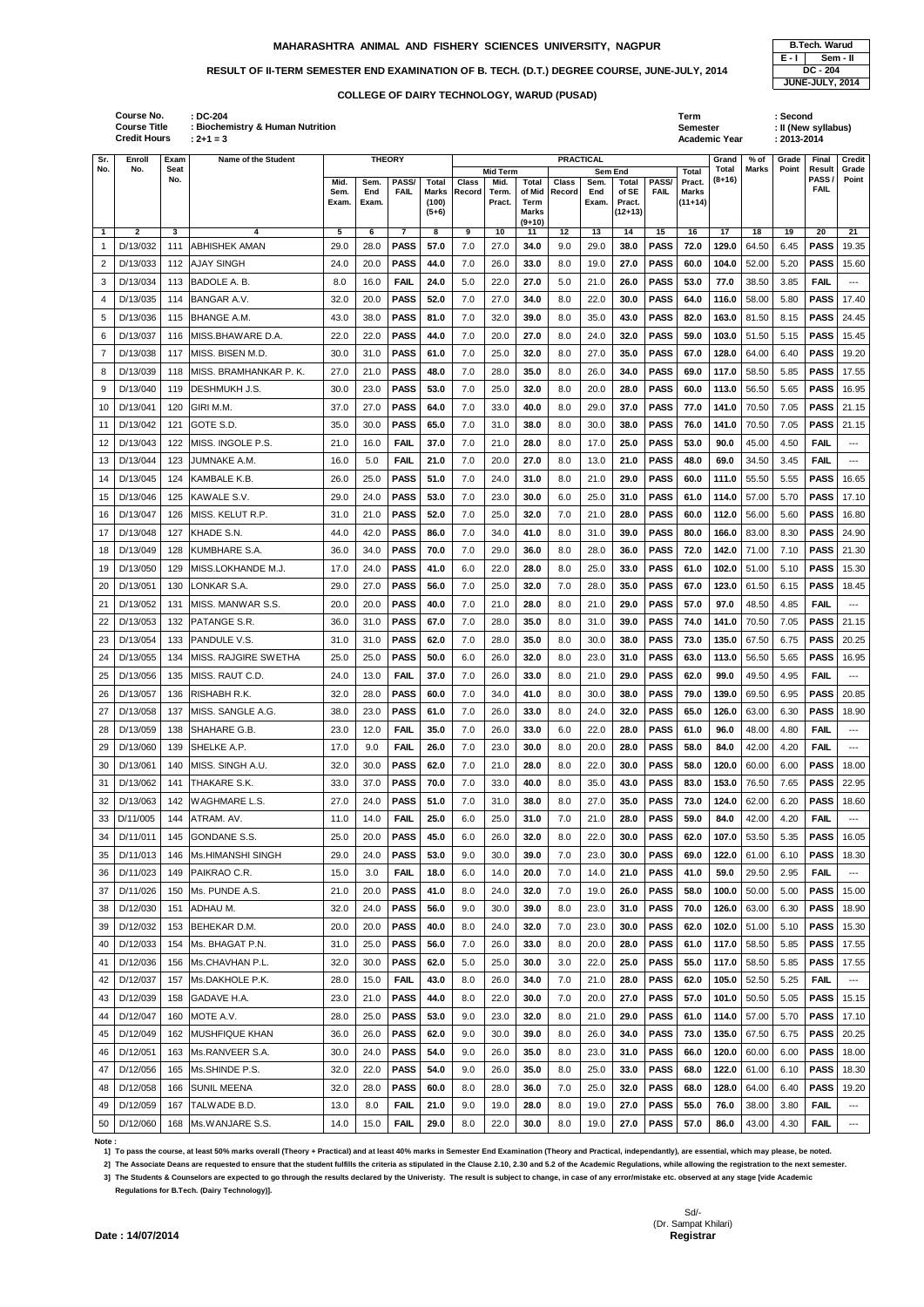| : DE-204<br>: Heat and Mass Transfer<br>$: 2 + 1 = 3$ |               | Term<br>Semester | Academic Year |        | :Second<br>: II (New syllabus)<br>$: 2013 - 2014$ |       |        |
|-------------------------------------------------------|---------------|------------------|---------------|--------|---------------------------------------------------|-------|--------|
| Name of the Student                                   | <b>THEORY</b> | <b>PRACTICAL</b> | Grand         | $%$ of | Grade                                             | Final | Credit |

| Sr.          | Enroll       | Exam.              | Name of the Student            |                       |                      | <b>THEORY</b>        |                                           |                        |                                     |                                                            | <b>PRACTICAL</b> |                                 |                                       |                      |                                                     | Grand           | $%$ of       | Grade | Final                                 | <b>Credit</b>          |
|--------------|--------------|--------------------|--------------------------------|-----------------------|----------------------|----------------------|-------------------------------------------|------------------------|-------------------------------------|------------------------------------------------------------|------------------|---------------------------------|---------------------------------------|----------------------|-----------------------------------------------------|-----------------|--------------|-------|---------------------------------------|------------------------|
| No.          | No.          | <b>Seat</b><br>No. |                                | Mid.<br>Sem.<br>Exam. | Sem.<br>End<br>Exam. | PASS/<br><b>FAIL</b> | <b>Total</b><br>Marks<br>(100)<br>$(5+6)$ | <b>Class</b><br>Record | Mid Term<br>Mid.<br>Term.<br>Pract. | <b>Total</b><br>of Mid<br>Term<br><b>Marks</b><br>$(9+10)$ | Class<br>Record  | Sem End<br>Sem.<br>End<br>Exam. | Total<br>of SE<br>Pract.<br>$(12+13)$ | PASS/<br><b>FAIL</b> | <b>Total</b><br>Pract.<br><b>Marks</b><br>$(11+14)$ | Total<br>(8+16) | <b>Marks</b> | Point | <b>Result</b><br>PASS/<br><b>FAIL</b> | Grade<br>Point         |
| $\mathbf{1}$ | $\mathbf{2}$ | 3                  | 4                              | 5                     | 6                    | $\overline{7}$       | 8                                         | 9                      | 10                                  | 11                                                         | 12               | 13                              | 14                                    | 15                   | 16                                                  | 17              | 18           | 19    | 20                                    | 21                     |
| 1            | D/13/032     | 111                | <b>ABHISHEK AMAN</b>           | 32.0                  | 32.0                 | <b>PASS</b>          | 64.0                                      | 7.0                    | 35.0                                | 42.0                                                       | 9.0              | 25.0                            | 34.0                                  | <b>PASS</b>          | 76.0                                                | 140.0           | 70.00        | 7.00  | <b>PASS</b>                           | 21.00                  |
| 2            | D/13/033     |                    | 112 AJAY SINGH                 | 28.0                  | 27.0                 | <b>PASS</b>          | 55.0                                      | 7.0                    | 23.0                                | 30.0                                                       | 8.0              | 18.0                            | 26.0                                  | <b>PASS</b>          | 56.0                                                | 111.0           | 55.50        | 5.55  | <b>PASS</b>                           | 16.65                  |
| 3            | D/13/034     |                    | 113 BADOLE A. B.               | 19.0                  | 23.0                 | <b>PASS</b>          | 42.0                                      | 6.0                    | 18.0                                | 24.0                                                       | 7.0              | 17.0                            | 24.0                                  | <b>PASS</b>          | 48.0                                                | 90.0            | 45.00        | 4.50  | <b>FAIL</b>                           | ---                    |
| 4            | D/13/035     |                    | 114 BANGAR A.V.                | 23.0                  | 38.0                 | <b>PASS</b>          | 61.0                                      | 5.0                    | 29.0                                | 34.0                                                       | 9.0              | 28.0                            | 37.0                                  | <b>PASS</b>          | 71.0                                                | 132.0           | 66.00        | 6.60  | <b>PASS</b>                           | 19.80                  |
| 5            | D/13/036     |                    | 115 BHANGE A.M.                | 39.0                  | 41.0                 | <b>PASS</b>          | 80.0                                      | 6.0                    | 38.0                                | 44.0                                                       | 9.0              | 33.0                            | 42.0                                  | <b>PASS</b>          | 86.0                                                | 166.0           | 83.00        | 8.30  | <b>PASS</b>                           | 24.90                  |
| 6            | D/13/037     |                    | 116 MISS.BHAWARE D.A.          | 29.0                  | 30.0                 | <b>PASS</b>          | 59.0                                      | 6.0                    | 20.0                                | 26.0                                                       | 9.0              | 22.0                            | 31.0                                  | <b>PASS</b>          | 57.0                                                | 116.0           | 58.00        | 5.80  | <b>PASS</b>                           | 17.40                  |
| 7            | D/13/038     | 117                | MISS. BISEN M.D.               | 30.0                  | 34.0                 | <b>PASS</b>          | 64.0                                      | 7.0                    | 27.0                                | 34.0                                                       | 9.0              | 25.0                            | 34.0                                  | <b>PASS</b>          | 68.0                                                | 132.0           | 66.00        | 6.60  | <b>PASS</b>                           | 19.80                  |
| 8            | D/13/039     | 118                | <b>IMISS. BRAMHANKAR P. K.</b> | 31.0                  | 37.0                 | <b>PASS</b>          | 68.0                                      | 7.0                    | 29.0                                | 36.0                                                       | 8.0              | 26.0                            | 34.0                                  | <b>PASS</b>          | 70.0                                                | 138.0           | 69.00        | 6.90  | <b>PASS</b>                           | 20.70                  |
| 9            | D/13/040     | 119                | DESHMUKH J.S.                  | 26.0                  | 26.0                 | <b>PASS</b>          | 52.0                                      | 5.0                    | 20.0                                | 25.0                                                       | 8.0              | 16.0                            | 24.0                                  | <b>PASS</b>          | 49.0                                                | 101.0           | 50.50        | 5.05  | <b>PASS</b>                           | 15.15                  |
| 10           | D/13/041     | 120                | <b>GIRI M.M.</b>               | 32.0                  | 39.0                 | <b>PASS</b>          | 71.0                                      | 6.0                    | 27.0                                | 33.0                                                       | 8.0              | 18.0                            | 26.0                                  | <b>PASS</b>          | 59.0                                                | 130.0           | 65.00        | 6.50  | <b>PASS</b>                           | 19.50                  |
| 11           | D/13/042     | 121                | <b>GOTE S.D.</b>               | 46.0                  | 40.0                 | <b>PASS</b>          | 86.0                                      | 6.0                    | 35.0                                | 41.0                                                       | 9.0              | 24.0                            | 33.0                                  | <b>PASS</b>          | 74.0                                                | 160.0           | 80.00        | 8.00  | <b>PASS</b>                           | 24.00                  |
| 12           | D/13/043     | 122                | MISS. INGOLE P.S.              | 12.0                  | 15.0                 | <b>FAIL</b>          | 27.0                                      | 6.0                    | 4.0                                 | 10.0                                                       | 8.0              | 13.0                            | 21.0                                  | <b>PASS</b>          | 31.0                                                | 58.0            | 29.00        | 2.90  | <b>FAIL</b>                           | $\qquad \qquad -$      |
| 13           | D/13/044     | 123                | JUMNAKE A.M.                   | 19.0                  | 20.0                 | <b>PASS</b>          | 39.0                                      | 5.0                    | 5.0                                 | 10.0                                                       | 7.0              | 18.0                            | 25.0                                  | <b>PASS</b>          | 35.0                                                | 74.0            | 37.00        | 3.70  | <b>FAIL</b>                           | ---                    |
| 14           | D/13/045     |                    | 124 KAMBALE K.B.               | 26.0                  | 30.0                 | <b>PASS</b>          | 56.0                                      | 6.0                    | 15.0                                | 21.0                                                       | 8.0              | 21.0                            | 29.0                                  | <b>PASS</b>          | 50.0                                                | 106.0           | 53.00        | 5.30  | <b>PASS</b>                           | 15.90                  |
| 15           | D/13/046     |                    | 125 KAWALE S.V.                | 31.0                  | 31.0                 | <b>PASS</b>          | 62.0                                      | 6.0                    | 14.0                                | 20.0                                                       | 9.0              | 25.0                            | 34.0                                  | <b>PASS</b>          | 54.0                                                | 116.0           | 58.00        | 5.80  | <b>PASS</b>                           | 17.40                  |
| 16           | D/13/047     | 126                | MISS. KELUT R.P.               | 29.0                  | 27.0                 | <b>PASS</b>          | 56.0                                      | 6.0                    | 12.0                                | 18.0                                                       | 9.0              | 18.0                            | 27.0                                  | <b>PASS</b>          | 45.0                                                | 101.0           | 50.50        | 5.05  | <b>PASS</b>                           | 15.15                  |
| 17           | D/13/048     | 127                | KHADE S.N.                     | 42.0                  | 33.0                 | <b>PASS</b>          | 75.0                                      | 6.0                    | 28.0                                | 34.0                                                       | 9.0              | 27.0                            | 36.0                                  | <b>PASS</b>          | 70.0                                                | 145.0           | 72.50        | 7.25  | <b>PASS</b>                           | 21.75                  |
| 18           | D/13/049     | 128                | IKUMBHARE S.A.                 | 29.0                  | 35.0                 | <b>PASS</b>          | 64.0                                      | 6.0                    | 25.0                                | 31.0                                                       | 9.0              | 24.0                            | 33.0                                  | <b>PASS</b>          | 64.0                                                | 128.0           | 64.00        | 6.40  | <b>PASS</b>                           | 19.20                  |
| 19           | D/13/050     | 129                | <b>IMISS.LOKHANDE M.J.</b>     | 26.0                  | 35.0                 | <b>PASS</b>          | 61.0                                      | 6.0                    | 23.0                                | 29.0                                                       | 8.0              | 20.0                            | 28.0                                  | <b>PASS</b>          | 57.0                                                | 118.0           | 59.00        | 5.90  | <b>PASS</b>                           | 17.70                  |
| 20           | D/13/051     |                    | 130 LONKAR S.A.                | 32.0                  | 26.0                 | <b>PASS</b>          | 58.0                                      | 6.0                    | 26.0                                | 32.0                                                       | 9.0              | 25.0                            | 34.0                                  | <b>PASS</b>          | 66.0                                                | 124.0           | 62.00        | 6.20  | <b>PASS</b>                           | 18.60                  |
| 21           | D/13/052     | 131                | MISS. MANWAR S.S.              | 17.0                  | 21.0                 | <b>PASS</b>          | 38.0                                      | 6.0                    | 13.0                                | 19.0                                                       | 7.0              | 20.0                            | 27.0                                  | <b>PASS</b>          | 46.0                                                | 84.0            | 42.00        | 4.20  | <b>FAIL</b>                           | $\qquad \qquad - -$    |
| 22           | D/13/053     | 132                | <b>PATANGE S.R.</b>            | 42.0                  | 36.0                 | <b>PASS</b>          | 78.0                                      | 6.0                    | 30.0                                | 36.0                                                       | 8.0              | 31.0                            | 39.0                                  | <b>PASS</b>          | 75.0                                                | 153.0           | 76.50        | 7.65  | <b>PASS</b>                           | 22.95                  |
| 23           | D/13/054     | 133                | <b>PANDULE V.S.</b>            | 39.0                  | 44.0                 | <b>PASS</b>          | 83.0                                      | 8.0                    | 38.0                                | 46.0                                                       | 9.0              | 32.0                            | 41.0                                  | <b>PASS</b>          | 87.0                                                | 170.0           | 85.00        | 8.50  | <b>PASS</b>                           | 25.50                  |
| 24           | D/13/055     | 134                | MISS. RAJGIRE SWETHA           | 32.0                  | 33.0                 | <b>PASS</b>          | 65.0                                      | 6.0                    | 24.0                                | 30.0                                                       | 9.0              | 20.0                            | 29.0                                  | <b>PASS</b>          | 59.0                                                | 124.0           | 62.00        | 6.20  | <b>PASS</b>                           | 18.60                  |
| 25           | D/13/056     | 135                | MISS. RAUT C.D.                | 22.0                  | 23.0                 | <b>PASS</b>          | 45.0                                      | 6.0                    | 18.0                                | 24.0                                                       | 7.0              | 24.0                            | 31.0                                  | <b>PASS</b>          | 55.0                                                | 100.0           | 50.00        | 5.00  | <b>PASS</b>                           | 15.00                  |
| 26           | D/13/057     | 136                | RISHABH R.K.                   | 29.0                  | 39.0                 | <b>PASS</b>          | 68.0                                      | 6.0                    | 28.0                                | 34.0                                                       | 8.0              | 20.0                            | 28.0                                  | <b>PASS</b>          | 62.0                                                | 130.0           | 65.00        | 6.50  | <b>PASS</b>                           | 19.50                  |
| 27           | D/13/058     | 137                | MISS. SANGLE A.G.              | 32.0                  | 29.0                 | <b>PASS</b>          | 61.0                                      | 6.0                    | 17.0                                | 23.0                                                       | 8.0              | 21.0                            | 29.0                                  | <b>PASS</b>          | 52.0                                                | 113.0           | 56.50        | 5.65  | <b>PASS</b>                           | 16.95                  |
| 28           | D/13/059     | 138                | SHAHARE G.B.                   | 27.0                  | 29.0                 | <b>PASS</b>          | 56.0                                      | 8.0                    | 15.0                                | 23.0                                                       | 8.0              | 20.0                            | 28.0                                  | <b>PASS</b>          | 51.0                                                | 107.0           | 53.50        | 5.35  | <b>PASS</b>                           | 16.05                  |
| 29           | D/13/060     | 139                | SHELKE A.P.                    | 28.0                  | 15.0                 | <b>FAIL</b>          | 43.0                                      | 8.0                    | 9.0                                 | 17.0                                                       | 8.0              | 19.0                            | 27.0                                  | <b>PASS</b>          | 44.0                                                | 87.0            | 43.50        | 4.35  | <b>FAIL</b>                           | ---                    |
| 30           | D/13/061     |                    | 140 MISS. SINGH A.U.           | 27.0                  | 32.0                 | <b>PASS</b>          | 59.0                                      | 5.0                    | 13.0                                | 18.0                                                       | 8.0              | 20.0                            | 28.0                                  | <b>PASS</b>          | 46.0                                                | 105.0           | 52.50        | 5.25  | <b>PASS</b>                           | 15.75                  |
| 31           | D/13/062     | 141                | THAKARE S.K.                   | 38.0                  | 41.0                 | <b>PASS</b>          | 79.0                                      | 8.0                    | 31.0                                | 39.0                                                       | 7.0              | 28.0                            | 35.0                                  | <b>PASS</b>          | 74.0                                                | 153.0           | 76.50        | 7.65  | <b>PASS</b>                           | 22.95                  |
| 32           | D/13/063     |                    | 142   WAGHMARE L.S.            | 30.0                  | 37.0                 | <b>PASS</b>          | 67.0                                      | 6.0                    | 26.0                                | 32.0                                                       | 8.0              | 19.0                            | 27.0                                  | <b>PASS</b>          | 59.0                                                | 126.0           | 63.00        | 6.30  | <b>PASS</b>                           | 18.90                  |
| 33           | D/11/005     |                    | 144 ATRAM. AV.                 | 16.0                  | 17.0                 | <b>FAIL</b>          | 33.0                                      | 8.0                    | 2.0                                 | 10.0                                                       | 9.0              | 20.0                            | 29.0                                  | <b>PASS</b>          | 39.0                                                | 72.0            | 36.00        | 3.60  | <b>FAIL</b>                           | $\qquad \qquad \cdots$ |
| 34           | D/11/022     |                    | 148 MUKADE P.S.                | 22.0                  | 30.0                 | <b>PASS</b>          | 52.0                                      | 8.0                    | 33.0                                | 41.0                                                       | 8.0              | 21.0                            | 29.0                                  | <b>PASS</b>          | 70.0                                                | 122.0           | 61.00        | 6.10  | <b>PASS</b>                           | 18.30                  |
| 35           | D/11/023     |                    | 149   PAIKRAO C.R.             | 14.0                  | 13.0                 | <b>FAIL</b>          | 27.0                                      | 7.0                    | 10.0                                | 17.0                                                       | 8.0              | 14.0                            | 22.0                                  | <b>PASS</b>          | 39.0                                                | 66.0            | 33.00        | 3.30  | <b>FAIL</b>                           | ---                    |
| 36           | D/11/026     |                    | 150   Ms. PUNDE A.S.           | 26.0                  | 20.0                 | <b>PASS</b>          | 46.0                                      | 9.0                    | 25.0                                | 34.0                                                       | 9.0              | 23.0                            | 32.0                                  | <b>PASS</b>          | 66.0                                                | 112.0           | 56.00        | 5.60  | <b>PASS</b>                           | 16.80                  |

|       | <b>B.Tech. Warud</b> |
|-------|----------------------|
| E - I | Sem - II             |
|       | DE - 204             |
|       | <b>JUNE, 2014</b>    |

| 37 I | D/12/032 | 153 BEHEKAR D.M.      | 24.0 | 24.0 | l PASS      | 48.0 | 8.0 | 26.0 | 34.0 | 9.0 | 22.0 |      | 31.0 PASS     | 65.0 |      | $113.0$ 56.50 |      | 5.65 <b>PASS</b>         | 16.95 |
|------|----------|-----------------------|------|------|-------------|------|-----|------|------|-----|------|------|---------------|------|------|---------------|------|--------------------------|-------|
| 38 l | D/12/036 | 156   Ms.CHAVHAN P.L. | 32.0 | 41.0 | <b>PASS</b> | 73.0 | 0.0 | 35.0 | 35.0 | 0.0 | 29.0 | 29.0 | <b>IPASSI</b> | 64.0 |      | 137.0 68.50   | 6.85 | $\textsf{PASS} \, 20.55$ |       |
| 39   | D/12/039 | 158 IGADAVE H.A.      | 21.0 | 22.0 | l PASS      | 43.0 | 8.0 | 18.0 | 26.0 | 9.0 | 19.0 | 28.0 | <b>IPASSI</b> | 54.0 | 97.0 | 48.50         | 4.85 | <b>FAIL</b>              |       |
| 40   | D/12/053 | 164 ISALVE P.B.       | 17.0 | 22.0 | <b>PASS</b> | 39.0 | 8.0 | 18.0 | 26.0 | 8.0 | 16.0 | 24.0 | <b>PASS</b>   | 50.0 | 89.0 | 44.50         | 4.45 | <b>FAIL</b>              |       |
| 41   | D/12/059 | 167 TALWADE B.D.      | 15.0 | 13.0 | <b>FAIL</b> | 28.0 | 8.0 | 15.0 | 23.0 | 8.0 | 19.0 | 27.0 | <b>PASS</b>   | 50.0 | 78.0 | 39.00         | 3.90 | <b>FAIL</b>              |       |
| 42   | D/12/060 | 168 Ms.WANJARE S.S.   | 12.0 | 22.0 | <b>PASS</b> | 34.0 | 8.0 | 21.0 | 29.0 | 9.0 | 18.0 | 27.0 | I PASS I      | 56.0 | 90.0 | 45.00         | 4.50 | <b>FAIL</b>              | $---$ |

**Note :** 

**1] To pass the course, at least 50% marks overall (Theory + Practical) and at least 40% marks in Semester End Examination (Theory and Practical, independantly), are essential, which may please, be noted.**

**2] The Associate Deans are requested to ensure that the student fulfills the criteria as stipulated in the Clause 2.10, 2.30 and 5.2 of the Academic Regulations, while allowing the registration to the next semester.**

**3] The Students & Counselors are expected to go through the results declared by the Univeristy. The result is subject to change, in case of any error/mistake etc. observed at any stage [vide Academic** 

**Regulations for B.Tech. (Dairy Technology)].**

Sd/- (Dr. Sampat Khilari)

**Date : 14/07/2014** Registrar

**Course Title : Heat and Mass Transfer Credit Hours Course No.**

## **COLLEGE OF DAIRY TECHNOLOGY, WARUD (PUSAD)**

## **MAHARASHTRA ANIMAL AND FISHERY SCIENCES UNIVERSITY, NAGPUR B.Tech. Warud**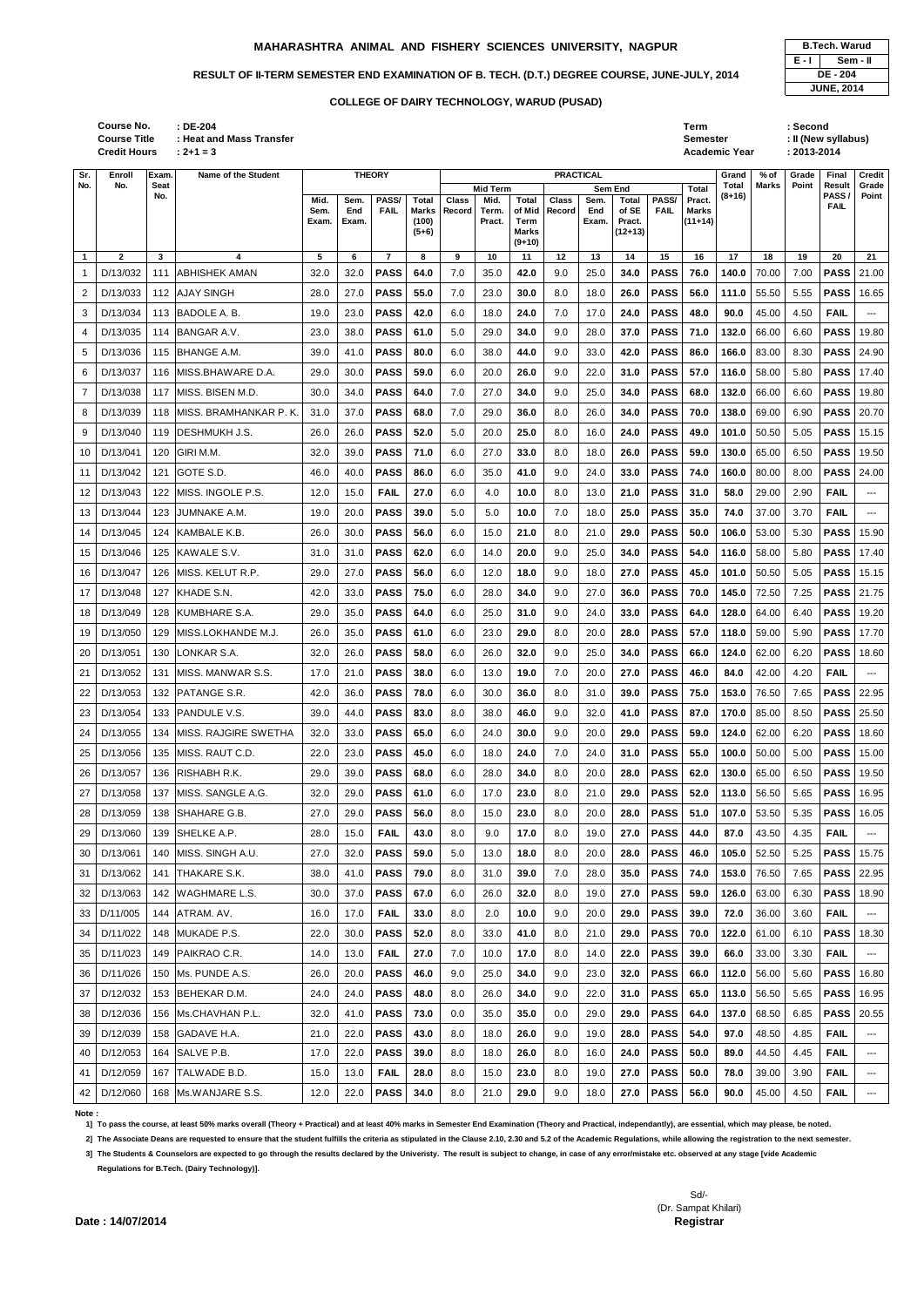## **MAHARASHTRA ANIMAL AND FISHERY SCIENCES UNIVERSITY, NAGPUR B.Tech. Warud <b>B.Tech. Warud**

## RESULT OF II-TERM SEMESTER END EXAMINATION OF B. TECH. (D.T.) DEGREE COURSE, JUNE-JULY, 2014 **DE - 205**

|              |              |     |                        | схаш. | схань |                | (100)<br>$(5+6)$ |         | Pract. | rerm<br>Marks  |     | схан. н | <b>Pract.</b><br>$(12+13)$ |             | III+14) |       |       |      |             |       |
|--------------|--------------|-----|------------------------|-------|-------|----------------|------------------|---------|--------|----------------|-----|---------|----------------------------|-------------|---------|-------|-------|------|-------------|-------|
| $\mathbf{1}$ | $\mathbf{2}$ | 3   | 4                      | 5     | 6     | $\overline{7}$ | 8                | 9       | 10     | $(9+10)$<br>11 | 12  | 13      | 14                         | 15          | 16      | 17    | 18    | 19   | 20          | 21    |
| 1            | D/13/032     | 111 | <b>ABHISHEK AMAN</b>   | 26.0  | 31.0  | <b>PASS</b>    | 57.0             | 8.0     | 26.0   | 34.0           | 7.0 | 25.0    | 32.0                       | <b>PASS</b> | 66.0    | 123.0 | 61.50 | 6.15 | <b>PASS</b> | 18.45 |
|              | D/13/033     | 112 | AJAY SINGH             | 16.0  | 27.0  | <b>PASS</b>    | 43.0             | 8.0     | 27.0   | 35.0           | 7.0 | 24.0    | 31.0                       | <b>PASS</b> | 66.0    | 109.0 | 54.50 | 5.45 | <b>PASS</b> | 16.35 |
| 3            | D/13/034     | 113 | BADOLE A. B.           | 23.0  | 24.0  | <b>PASS</b>    | 47.0             | 7.0     | 12.0   | 19.0           | 7.0 | 24.0    | 31.0                       | <b>PASS</b> | 50.0    | 97.0  | 48.50 | 4.85 | <b>FAIL</b> | ---   |
| 4            | D/13/035     | 114 | IBANGAR A.V.           | 28.0  | 30.0  | <b>PASS</b>    | 58.0             | 8.0     | 31.0   | 39.0           | 7.0 | 29.0    | 36.0                       | <b>PASS</b> | 75.0    | 133.0 | 66.50 | 6.65 | <b>PASS</b> | 19.95 |
| 5            | D/13/036     | 115 | IBHANGE A.M.           | 41.0  | 40.0  | <b>PASS</b>    | 81.0             | 8.0     | 30.0   | 38.0           | 8.0 | 33.0    | 41.0                       | <b>PASS</b> | 79.0    | 160.0 | 80.00 | 8.00 | <b>PASS</b> | 24.00 |
| 6            | D/13/037     | 116 | MISS.BHAWARE D.A.      | 25.0  | 30.0  | <b>PASS</b>    | 55.0             | 8.0     | 21.0   | 29.0           | 8.0 | 29.0    | 37.0                       | <b>PASS</b> | 66.0    | 121.0 | 60.50 | 6.05 | <b>PASS</b> | 18.15 |
| 7            | D/13/038     | 117 | MISS. BISEN M.D.       | 32.0  | 28.0  | <b>PASS</b>    | 60.0             | 9.0     | 26.0   | 35.0           | 7.0 | 28.0    | 35.0                       | <b>PASS</b> | 70.0    | 130.0 | 65.00 | 6.50 | <b>PASS</b> | 19.50 |
| 8            | D/13/039     | 118 | MISS. BRAMHANKAR P. K. | 29.0  | 33.0  | <b>PASS</b>    | 62.0             | 9.0     | 24.0   | 33.0           | 7.0 | 28.0    | 35.0                       | <b>PASS</b> | 68.0    | 130.0 | 65.00 | 6.50 | <b>PASS</b> | 19.50 |
| 9            | D/13/040     | 119 | <b>DESHMUKH J.S.</b>   | 32.0  | 31.0  | <b>PASS</b>    | 63.0             | 8.0     | 25.0   | 33.0           | 6.0 | 21.0    | 27.0                       | <b>PASS</b> | 60.0    | 123.0 | 61.50 | 6.15 | <b>PASS</b> | 18.45 |
| 10           | D/13/041     | 120 | GIRI M.M.              | 34.0  | 32.0  | <b>PASS</b>    | 66.0             | 8.0     | 22.0   | 30.0           | 6.0 | 23.0    | 29.0                       | <b>PASS</b> | 59.0    | 125.0 | 62.50 | 6.25 | <b>PASS</b> | 18.75 |
| 11           | D/13/042     | 121 | GOTE S.D.              | 41.0  | 33.0  | <b>PASS</b>    | 74.0             | 9.0     | 28.0   | 37.0           | 7.0 | 26.0    | 33.0                       | <b>PASS</b> | 70.0    | 144.0 | 72.00 | 7.20 | <b>PASS</b> | 21.60 |
| 12           | D/13/043     | 122 | IMISS. INGOLE P.S.     | 20.0  | 26.0  | <b>PASS</b>    | 46.0             | 7.0     | 21.0   | 28.0           | 7.0 | 28.0    | 35.0                       | <b>PASS</b> | 63.0    | 109.0 | 54.50 | 5.45 | <b>PASS</b> | 16.35 |
| 13           | D/13/044     | 123 | JUMNAKE A.M.           | 17.0  | 12.0  | <b>FAIL</b>    | 29.0             | 7.0     | 17.0   | 24.0           | 6.0 | 7.0     | 13.0                       | <b>FAIL</b> | 37.0    | 66.0  | 33.00 | 3.30 | <b>FAIL</b> | ---   |
| 14           | D/13/045     | 124 | KAMBALE K.B.           | 30.0  | 34.0  | <b>PASS</b>    | 64.0             | 7.0     | 25.0   | 32.0           | 7.0 | 29.0    | 36.0                       | <b>PASS</b> | 68.0    | 132.0 | 66.00 | 6.60 | <b>PASS</b> | 19.80 |
| 15           | D/13/046     | 125 | KAWALE S.V.            | 34.0  | 36.0  | <b>PASS</b>    | 70.0             | 8.0     | 26.0   | 34.0           | 7.0 | 25.0    | 32.0                       | <b>PASS</b> | 66.0    | 136.0 | 68.00 | 6.80 | <b>PASS</b> | 20.40 |
| 16           | D/13/047     | 126 | MISS. KELUT R.P.       | 26.0  | 33.0  | <b>PASS</b>    | 59.0             | 7.0     | 12.0   | 19.0           | 7.0 | 28.0    | 35.0                       | <b>PASS</b> | 54.0    | 113.0 | 56.50 | 5.65 | <b>PASS</b> | 16.95 |
| 17           | D/13/048     | 127 | KHADE S.N.             | 36.0  | 42.0  | <b>PASS</b>    | 78.0             | 9.0     | 29.0   | 38.0           | 8.0 | 32.0    | 40.0                       | <b>PASS</b> | 78.0    | 156.0 | 78.00 | 7.80 | <b>PASS</b> | 23.40 |
| 18           | D/13/049     | 128 | IKUMBHARE S.A.         | 34.0  | 35.0  | <b>PASS</b>    | 69.0             | 8.0     | 23.0   | 31.0           | 7.0 | 25.0    | 32.0                       | <b>PASS</b> | 63.0    | 132.0 | 66.00 | 6.60 | <b>PASS</b> | 19.80 |
| 19           | D/13/050     | 129 | MISS.LOKHANDE M.J.     | 33.0  | 31.0  | <b>PASS</b>    | 64.0             | 7.0     | 29.0   | 36.0           | 7.0 | 26.0    | 33.0                       | <b>PASS</b> | 69.0    | 133.0 | 66.50 | 6.65 | <b>PASS</b> | 19.95 |
| 20           | D/13/051     | 130 | LONKAR S.A.            | 28.0  | 35.0  | <b>PASS</b>    | 63.0             | 8.0     | 27.0   | 35.0           | 6.0 | 26.0    | 32.0                       | <b>PASS</b> | 67.0    | 130.0 | 65.00 | 6.50 | <b>PASS</b> | 19.50 |
| 21           | D/13/052     | 131 | MISS. MANWAR S.S.      | 27.0  | 30.0  | <b>PASS</b>    | 57.0             | 7.0     | 20.0   | 27.0           | 6.0 | 24.0    | 30.0                       | <b>PASS</b> | 57.0    | 114.0 | 57.00 | 5.70 | <b>PASS</b> | 17.10 |
| 22           | D/13/053     | 132 | PATANGE S.R.           | 34.0  | 37.0  | <b>PASS</b>    | 71.0             | 8.0     | 23.0   | 31.0           | 7.0 | 26.0    | 33.0                       | <b>PASS</b> | 64.0    | 135.0 | 67.50 | 6.75 | <b>PASS</b> | 20.25 |
| 23           | D/13/054     | 133 | IPANDULE V.S.          | 40.0  | 41.0  | <b>PASS</b>    | 81.0             | 8.0     | 25.0   | 33.0           | 8.0 | 32.0    | 40.0                       | <b>PASS</b> | 73.0    | 154.0 | 77.00 | 7.70 | <b>PASS</b> | 23.10 |
| 24           | D/13/055     | 134 | MISS. RAJGIRE SWETHA   | 27.0  | 29.0  | <b>PASS</b>    | 56.0             | 7.0     | 22.0   | 29.0           | 6.0 | 26.0    | 32.0                       | <b>PASS</b> | 61.0    | 117.0 | 58.50 | 5.85 | <b>PASS</b> | 17.55 |
| 25           | D/13/056     | 135 | MISS. RAUT C.D.        | 16.0  | 25.0  | <b>PASS</b>    | 41.0             | 7.0     | 18.0   | 25.0           | 6.0 | 19.0    | 25.0                       | <b>PASS</b> | 50.0    | 91.0  | 45.50 | 4.55 | <b>FAIL</b> | ---   |
| 26           | D/13/057     |     | 136 RISHABH R.K.       | 31.0  | 35.0  | <b>PASS</b>    | 66.0             | $7.0\,$ | 22.0   | 29.0           | 6.0 | 26.0    | 32.0                       | <b>PASS</b> | 61.0    | 127.0 | 63.50 | 6.35 | <b>PASS</b> | 19.05 |
| 27           | D/13/058     | 137 | MISS. SANGLE A.G.      | 29.0  | 32.0  | <b>PASS</b>    | 61.0             | 7.0     | 21.0   | 28.0           | 6.0 | 25.0    | 31.0                       | <b>PASS</b> | 59.0    | 120.0 | 60.00 | 6.00 | PASS        | 18.00 |
| 28           | D/13/059     | 138 | SHAHARE G.B.           | 29.0  | 35.0  | <b>PASS</b>    | 64.0             | 8.0     | 23.0   | 31.0           | 7.0 | 25.0    | 32.0                       | <b>PASS</b> | 63.0    | 127.0 | 63.50 | 6.35 | <b>PASS</b> | 19.05 |
| 29           | D/13/060     | 139 | SHELKE A.P.            | 17.0  | 20.0  | <b>PASS</b>    | 37.0             | 7.0     | 21.0   | 28.0           | 8.0 | 27.0    | 35.0                       | <b>PASS</b> | 63.0    | 100.0 | 50.00 | 5.00 | <b>PASS</b> | 15.00 |
| 30           | D/13/061     | 140 | MISS. SINGH A.U.       | 31.0  | 35.0  | <b>PASS</b>    | 66.0             | 8.0     | 22.0   | 30.0           | 7.0 | 23.0    | 30.0                       | <b>PASS</b> | 60.0    | 126.0 | 63.00 | 6.30 | <b>PASS</b> | 18.90 |
| 31           | D/13/062     | 141 | THAKARE S.K.           | 37.0  | 41.0  | <b>PASS</b>    | 78.0             | 8.0     | 30.0   | 38.0           | 8.0 | 30.0    | 38.0                       | <b>PASS</b> | 76.0    | 154.0 | 77.00 | 7.70 | <b>PASS</b> | 23.10 |
| 32           | D/13/063     | 142 | WAGHMARE L.S.          | 31.0  | 38.0  | <b>PASS</b>    | 69.0             | 8.0     | 27.0   | 35.0           | 8.0 | 32.0    | 40.0                       | <b>PASS</b> | 75.0    | 144.0 | 72.00 | 7.20 | <b>PASS</b> | 21.60 |
| 33           | D/11/002     | 143 | Ms.ADE S.S.            | 27.0  | 30.0  | <b>PASS</b>    | 57.0             | 9.0     | 26.0   | 35.0           | 7.0 | 25.0    | 32.0                       | <b>PASS</b> | 67.0    | 124.0 | 62.00 | 6.20 | <b>PASS</b> | 18.60 |
| 34           | D/11/005     | 144 | ATRAM. AV.             | 25.0  | 20.0  | <b>PASS</b>    | 45.0             | 7.0     | 26.0   | 33.0           | 7.0 | 30.0    | 37.0                       | <b>PASS</b> | 70.0    | 115.0 | 57.50 | 5.75 | <b>PASS</b> | 17.25 |
| 35           | D/11/013     | 146 | Ms.HIMANSHI SINGH      | 24.0  | 32.0  | <b>PASS</b>    | 56.0             | 8.0     | 25.0   | 33.0           | 7.0 | 30.0    | 37.0                       | <b>PASS</b> | 70.0    | 126.0 | 63.00 | 6.30 | <b>PASS</b> | 18.90 |
| 36           | D/11/015     | 147 | KATHOKE L.K.           | 28.0  | 33.0  | <b>PASS</b>    | 61.0             | 7.0     | 23.0   | 30.0           | 7.0 | 29.0    | 36.0                       | <b>PASS</b> | 66.0    | 127.0 | 63.50 | 6.35 | <b>PASS</b> | 19.05 |
| 37           | D/11/022     | 148 | <b>MUKADE P.S.</b>     | 27.0  | 34.0  | <b>PASS</b>    | 61.0             | 7.0     | 22.0   | 29.0           | 6.0 | 28.0    | 34.0                       | <b>PASS</b> | 63.0    | 124.0 | 62.00 | 6.20 | <b>PASS</b> | 18.60 |
| 38           | D/11/023     | 149 | PAIKRAO C.R.           | 17.0  | 15.0  | <b>FAIL</b>    | 32.0             | 7.0     | 13.0   | 20.0           | 6.0 | 12.0    | 18.0                       | <b>FAIL</b> | 38.0    | 70.0  | 35.00 | 3.50 | <b>FAIL</b> | ---   |
| 39           | D/11/026     | 150 | Ms. PUNDE A.S.         | 20.0  | 36.0  | <b>PASS</b>    | 56.0             | 7.0     | 25.0   | 32.0           | 6.0 | 30.0    | 36.0                       | <b>PASS</b> | 68.0    | 124.0 | 62.00 | 6.20 | <b>PASS</b> | 18.60 |
| 40           | D/12/032     | 153 | BEHEKAR D.M.           | 32.0  | 20.0  | <b>PASS</b>    | 52.0             | 7.0     | 22.0   | 29.0           | 7.0 | 28.0    | 35.0                       | <b>PASS</b> | 64.0    | 116.0 | 58.00 | 5.80 | <b>PASS</b> | 17.40 |
| 41           | D/12/036     | 156 | Ms.CHAVHAN P.L.        | 26.0  | 39.0  | <b>PASS</b>    | 65.0             | 6.0     | 16.0   | 22.0           | 0.0 | 24.0    | 24.0                       | <b>PASS</b> | 46.0    | 111.0 | 55.50 | 5.55 | <b>PASS</b> | 16.65 |
| 42           | D/12/037     | 157 | Ms.DAKHOLE P.K.        | 27.0  | 33.0  | <b>PASS</b>    | 60.0             | 7.0     | 24.0   | 31.0           | 7.0 | 25.0    | 32.0                       | <b>PASS</b> | 63.0    | 123.0 | 61.50 | 6.15 | <b>PASS</b> | 18.45 |
| 43           | D/12/039     | 158 | <b>GADAVE H.A.</b>     | 22.0  | 24.0  | <b>PASS</b>    | 46.0             | 7.0     | 24.0   | 31.0           | 7.0 | 30.0    | 37.0                       | <b>PASS</b> | 68.0    | 114.0 | 57.00 | 5.70 | <b>PASS</b> | 17.10 |
| 44           | D/12/047     | 160 | MOTE A.V.              | 24.0  | 29.0  | <b>PASS</b>    | 53.0             | 6.0     | 18.0   | 24.0           | 6.0 | 25.0    | 31.0                       | <b>PASS</b> | 55.0    | 108.0 | 54.00 | 5.40 | <b>PASS</b> | 16.20 |
| 45           | D/12/049     | 162 | <b>MUSHFIQUE KHAN</b>  | 29.0  | 29.0  | <b>PASS</b>    | 58.0             | 7.0     | 25.0   | 32.0           | 7.0 | 28.0    | 35.0                       | <b>PASS</b> | 67.0    | 125.0 | 62.50 | 6.25 | <b>PASS</b> | 18.75 |
| 46           | D/12/053     | 164 | SALVE P.B.             | 20.0  | 22.0  | <b>PASS</b>    | 42.0             | 6.0     | 23.0   | 29.0           | 6.0 | 27.0    | 33.0                       | <b>PASS</b> | 62.0    | 104.0 | 52.00 | 5.20 | <b>PASS</b> | 15.60 |
| 47           | D/12/059     | 167 | TALWADE B.D.           | 20.0  | 22.0  | <b>PASS</b>    | 42.0             | 6.0     | 16.0   | 22.0           | 6.0 | 16.0    | 22.0                       | <b>PASS</b> | 44.0    | 86.0  | 43.00 | 4.30 | <b>FAIL</b> | $---$ |
| 48           | D/12/060     | 168 | Ms.WANJARE S.S.        | 20.0  | 20.0  | <b>PASS</b>    | 40.0             | 7.0     | 25.0   | 32.0           | 7.0 | 26.0    | 33.0                       | <b>PASS</b> | 65.0    | 105.0 | 52.50 | 5.25 | <b>PASS</b> | 15.75 |

|     | Course No.<br><b>Course Title</b><br><b>Credit Hours</b> |       | : DE-205<br>: Thermodynamics<br>$: 2 + 1 = 3$ |       |       |               |              |              |                 |              |                  |         |           |              | Term<br>Semester<br><b>Academic Year</b> |          |       | : Second<br>$: 2013 - 2014$ | : II (New syllabus) |               |
|-----|----------------------------------------------------------|-------|-----------------------------------------------|-------|-------|---------------|--------------|--------------|-----------------|--------------|------------------|---------|-----------|--------------|------------------------------------------|----------|-------|-----------------------------|---------------------|---------------|
| Sr. | Enroll                                                   | Exam. | Name of the Student                           |       |       | <b>THEORY</b> |              |              |                 |              | <b>PRACTICAL</b> |         |           |              |                                          | Grand    | % of  | Grade                       | <b>Final</b>        | <b>Credit</b> |
| No. | No.                                                      | Seat  |                                               |       |       |               |              |              | <b>Mid Term</b> |              |                  | Sem End |           |              | Total                                    | Total    | Marks | Point                       | Result              | Grade         |
|     |                                                          | No.   |                                               | Mid.  | Sem.  | PASS/         | <b>Total</b> | <b>Class</b> | Mid.            | <b>Total</b> | <b>Class</b>     | Sem.    | Total     | <b>PASS/</b> | Pract.                                   | $(8+16)$ |       |                             | PASS/               | Point         |
|     |                                                          |       |                                               | Sem.  | End   | <b>FAIL</b>   |              | Marks Record | Term.           |              | of Mid   Record  | End     | of SE     | <b>FAIL</b>  | Marks                                    |          |       |                             | <b>FAIL</b>         |               |
|     |                                                          |       |                                               | Exam. | Exam. |               | (100)        |              | Pract.          | <b>Term</b>  |                  | Exam.   | Pract.    |              | $(11+14)$                                |          |       |                             |                     |               |
|     |                                                          |       |                                               |       |       |               | $(5+6)$      |              |                 | Marks        |                  |         | $(12+13)$ |              |                                          |          |       |                             |                     |               |
|     |                                                          |       |                                               |       |       |               |              |              |                 | $(9+10)$     |                  |         |           |              |                                          |          |       |                             |                     |               |
|     |                                                          |       |                                               |       | 6     |               | 8            |              | 10              | 11           | 12               | 13      | 14        | 15           | 16                                       | 17       | 18    | 19                          | 20                  | 21            |
|     | D/13/032                                                 | 111   | <b>ABHISHEK AMAN</b>                          | 26.0  | 31.0  | <b>PASS</b>   | 57.0         | 8.0          | 26.0            | 34.0         | 7.0              | 25.0    | 32.0      | <b>PASS</b>  | 66.0                                     | 123.0    | 61.50 | 6.15                        | <b>PASS</b>         | 18.45         |
|     | $2$ D/13/033                                             | 112   | <b>AJAY SINGH</b>                             | 16.0  | 27.0  | <b>PASS</b>   | 43.0         | 8.0          | 27.0            | 35.0         | 7.0              | 24.0    | 31.0      | <b>PASS</b>  | 66.0                                     | 109.0    | 54.50 | 5.45                        | <b>PASS</b>         | 16.35         |



**Note :** 

**1] To pass the course, at least 50% marks overall (Theory + Practical) and at least 40% marks in Semester End Examination (Theory and Practical, independantly), are essential, which may please, be noted.**

**2] The Associate Deans are requested to ensure that the student fulfills the criteria as stipulated in the Clause 2.10, 2.30 and 5.2 of the Academic Regulations, while allowing the registration to the next semester.**

**3] The Students & Counselors are expected to go through the results declared by the Univeristy. The result is subject to change, in case of any error/mistake etc. observed at any stage [vide Academic Regulations for B.Tech. (Dairy Technology)].**

> Sd/- (Dr. Sampat Khilari)

**Date: 14/07/2014** 

## **COLLEGE OF DAIRY TECHNOLOGY, WARUD (PUSAD)**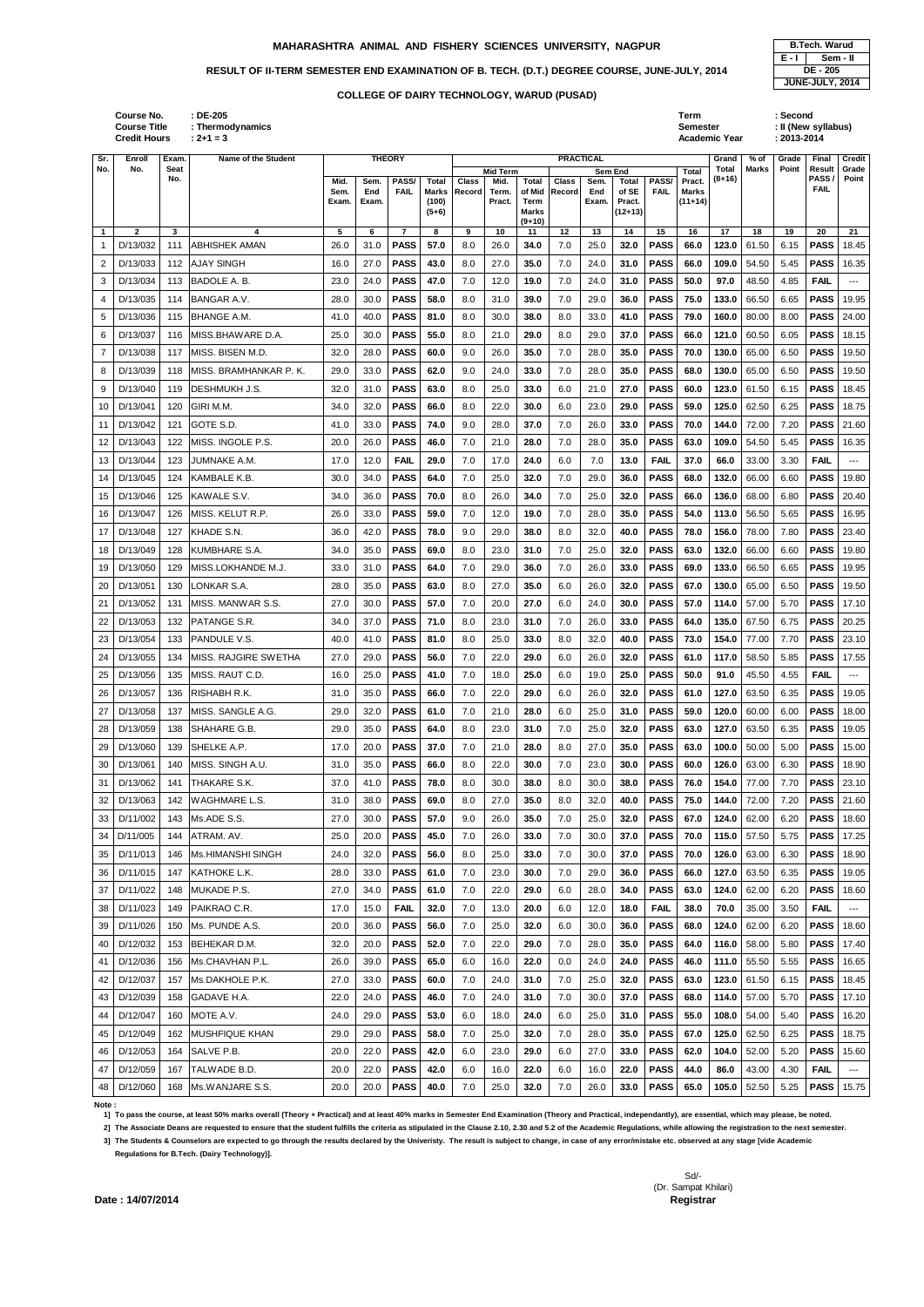| : DE-206<br>: Electrical Engineering<br>$: 2 + 1 = 3$ |      |      |               |       |       |          |              |                                          |      |              |              | Term<br>Semester | <b>Academic Year</b> |       | :Second<br>$: 2013 - 2014$ | : II (New syllabus) |               |
|-------------------------------------------------------|------|------|---------------|-------|-------|----------|--------------|------------------------------------------|------|--------------|--------------|------------------|----------------------|-------|----------------------------|---------------------|---------------|
| Name of the Student                                   |      |      | <b>THEORY</b> |       |       |          |              | <b>PRACTICAL</b>                         |      |              |              |                  | Grand                | % of  | Grade                      | Final               | <b>Credit</b> |
|                                                       |      |      |               |       |       | Mid Term |              |                                          |      | Sem End      |              | <b>Total</b>     | Total                | Marks | Point                      | Result              | Grade         |
|                                                       | Mid. | Sem. | <b>PASS/</b>  | Total | Class | Mid.     | <b>Total</b> | <b>Class</b>                             | Sem. | <b>Total</b> | <b>PASS/</b> | Pract.           | $(8+16)$             |       |                            | <b>PASS</b>         | Point         |
|                                                       | Sem. | End  | FAIL          |       |       |          |              | Marks   Record   Term.   of Mid   Record | End  | of SE        | <b>FAIL</b>  | <b>Marks</b>     |                      |       |                            | <b>FAIL</b>         |               |

|                | <b>Course Title</b><br><b>Credit Hours</b> |             | : Electrical Engineering<br>$: 2 + 1 = 3$ |               |              |                  |                           |              |                         |                                            |              |                  |                              |             | <b>Semester</b>           | <b>Academic Year</b>     |             | : 2013-2014 | : II (New syllabus)        |                     |
|----------------|--------------------------------------------|-------------|-------------------------------------------|---------------|--------------|------------------|---------------------------|--------------|-------------------------|--------------------------------------------|--------------|------------------|------------------------------|-------------|---------------------------|--------------------------|-------------|-------------|----------------------------|---------------------|
| Sr.            | Enroll                                     | Exam.       | Name of the Student                       |               |              | <b>THEORY</b>    |                           |              |                         |                                            |              | <b>PRACTICAL</b> |                              |             |                           | Grand                    | % of        | Grade       | Final                      | <b>Credit</b>       |
| No.            | No.                                        | Seat<br>No. |                                           | Mid.          | Sem.         | PASS/            | <b>Total</b>              | <b>Class</b> | <b>Mid Term</b><br>Mid. | <b>Total</b>                               | <b>Class</b> | Sem End<br>Sem.  | <b>Total</b>                 | PASS/       | <b>Total</b><br>Pract.    | <b>Total</b><br>$(8+16)$ | Marks       | Point       | Result<br>PASS/            | Grade<br>Point      |
|                |                                            |             |                                           | Sem.<br>Exam. | End<br>Exam. | <b>FAIL</b>      | Marks<br>(100)<br>$(5+6)$ | Record       | Term.<br>Pract.         | of Mid<br>Term<br><b>Marks</b><br>$(9+10)$ | Record       | End<br>Exam.     | of SE<br>Pract.<br>$(12+13)$ | <b>FAIL</b> | <b>Marks</b><br>$(11+14)$ |                          |             |             | <b>FAIL</b>                |                     |
| $\overline{1}$ | $\mathbf{2}$                               | 3           | 4                                         | 5             | 6            | $\overline{7}$   | 8                         | 9            | 10                      | 11                                         | 12           | 13               | 14                           | 15          | 16                        | 17                       | 18          | 19          | 20                         | 21                  |
|                | D/13/032                                   | 111         | <b>ABHISHEK AMAN</b>                      | 23.0          | 32.0         | <b>PASS</b>      | 55.0                      | 9.0          | 19.0                    | 28.0                                       | 9.0          | 15.0             | 24.0                         | <b>PASS</b> | 52.0                      | 107.0                    | 53.50       | 5.35        | <b>PASS</b>                | 16.05               |
| 2              | D/13/033                                   | 112         | <b>AJAY SINGH</b>                         | 26.0          | 31.0         | <b>PASS</b>      | 57.0                      | 9.0          | 18.0                    | 27.0                                       | 9.0          | 16.0             | 25.0                         | <b>PASS</b> | 52.0                      | 109.0                    | 54.50       | 5.45        | <b>PASS</b>                | 16.35               |
| 3              | D/13/034                                   | 113         | BADOLE A. B.                              | AB            | 7.0          | <b>FAIL</b>      | 7.0                       | 5.0          | AB                      | 5.0                                        | $5.0\,$      | 6.0              | 11.0                         | <b>FAIL</b> | 16.0                      | 23.0                     | 11.50       | 1.15        | <b>FAIL</b>                | ---                 |
| 4              | D/13/035                                   | 114         | <b>BANGAR A.V.</b>                        | 30.0          | 31.0         | <b>PASS</b>      | 61.0                      | 9.0          | 20.0                    | 29.0                                       | 5.0          | 32.0             | 37.0                         | <b>PASS</b> | 66.0                      | 127.0                    | 63.50       | 6.35        | <b>PASS</b>                | 19.05               |
| 5              | D/13/036                                   | 115         | <b>BHANGE A.M.</b>                        | 46.0          | 39.0         | <b>PASS</b>      | 85.0                      | 9.0          | 34.0                    | 43.0                                       | 6.0          | 36.0             | 42.0                         | <b>PASS</b> | 85.0                      | 170.0                    | 85.00       | 8.50        | <b>PASS</b>                | 25.50               |
| 6              | D/13/037                                   | 116         | MISS.BHAWARE D.A.                         | 29.0          | 31.0         | <b>PASS</b>      | 60.0                      | 9.0          | 20.0                    | 29.0                                       | 8.0          | 33.0             | 41.0                         | <b>PASS</b> | 70.0                      | 130.0                    | 65.00       | 6.50        | <b>PASS</b>                | 19.50               |
| $\overline{7}$ | D/13/038                                   | 117         | MISS. BISEN M.D.                          | 33.0          | 34.0         | <b>PASS</b>      | 67.0                      | 9.0          | 28.0                    | 37.0                                       | 10.0         | 22.0             | 32.0                         | <b>PASS</b> | 69.0                      | 136.0                    | 68.00       | 6.80        | <b>PASS</b>                | 20.40               |
| 8              | D/13/039                                   | 118         | MISS. BRAMHANKAR P. K.                    | 34.0          | 36.0         | <b>PASS</b>      | 70.0                      | 9.0          | 25.0                    | 34.0                                       | 8.0          | 28.0             | 36.0                         | <b>PASS</b> | 70.0                      | 140.0                    | 70.00       | 7.00        | <b>PASS</b>                | 21.00               |
| 9              | D/13/040                                   | 119         | <b>DESHMUKH J.S.</b>                      | 37.0          | 35.0         | <b>PASS</b>      | 72.0                      | 9.0          | 19.0                    | 28.0                                       | 8.0          | 20.0             | 28.0                         | <b>PASS</b> | 56.0                      | 128.0                    | 64.00       | 6.40        | <b>PASS</b>                | 19.20               |
| 10             | D/13/041                                   | 120         | GIRI M.M.                                 | 45.0          | 38.0         | <b>PASS</b>      | 83.0                      | 9.0          | 21.0                    | 30.0                                       | 6.0          | 28.0             | 34.0                         | <b>PASS</b> | 64.0                      | 147.0                    | 73.50       | 7.35        | <b>PASS</b>                | 22.05               |
| 11             | D/13/042                                   | 121         | <b>GOTE S.D.</b>                          | 43.0          | 40.0         | <b>PASS</b>      | 83.0                      | 9.0          | 30.0                    | 39.0                                       | 8.0          | 20.0             | 28.0                         | <b>PASS</b> | 67.0                      | 150.0                    | 75.00       | 7.50        | <b>PASS</b>                | 22.50               |
| 12             | D/13/043                                   | 122         | MISS. INGOLE P.S.                         | 13.0          | 21.0         | <b>PASS</b>      | 34.0                      | 9.0          | 15.0                    | 24.0                                       | 6.0          | 14.0             | 20.0                         | <b>PASS</b> | 44.0                      | 78.0                     | 39.00       | 3.90        | <b>FAIL</b>                | ---                 |
| 13             | D/13/044                                   | 123         | JUMNAKE A.M.                              | 16.0          | 16.0         | <b>FAIL</b>      | 32.0                      | 9.0          | 25.0                    | 34.0                                       | 8.0          | 14.0             | 22.0                         | <b>PASS</b> | 56.0                      | 88.0                     | 44.00       | 4.40        | <b>FAIL</b>                | ---                 |
| 14             | D/13/045                                   | 124         | KAMBALE K.B.                              | 29.0          | 28.0         | <b>PASS</b>      | 57.0                      | 9.0          | 23.0                    | 32.0                                       | 7.0          | 16.0             | 23.0                         | <b>PASS</b> | 55.0                      | 112.0                    | 56.00       | 5.60        | <b>PASS</b>                | 16.80               |
| 15             | D/13/046                                   | 125         | KAWALE S.V.                               | 24.0          | 31.0         | <b>PASS</b>      | 55.0                      | 9.0          | 27.0                    | 36.0                                       | 9.0          | 24.0             | 33.0                         | <b>PASS</b> | 69.0                      | 124.0                    | 62.00       | 6.20        | <b>PASS</b>                | 18.60               |
| 16             | D/13/047                                   | 126         | MISS. KELUT R.P.                          | 27.0          | 28.0         | <b>PASS</b>      | 55.0                      | 9.0          | 17.0                    | 26.0                                       | 8.0          | 14.0             | 22.0                         | <b>PASS</b> | 48.0                      | 103.0                    | 51.50       | 5.15        | <b>PASS</b>                | 15.45               |
| 17             | D/13/048                                   | 127         | KHADE S.N.                                | 36.0          | 43.0         | <b>PASS</b>      | 79.0                      | 9.0          | 36.0                    | 45.0                                       | 7.0          | 25.0             | 32.0                         | <b>PASS</b> | 77.0                      | 156.0                    | 78.00       | 7.80        | <b>PASS</b>                | 23.40               |
|                | 18 D/13/049                                | 128         | <b>KUMBHARE S.A.</b>                      | 28.0          | 37.0         | <b>PASS</b>      | 65.0                      | 9.0          | 27.0                    | 36.0                                       | 5.0          | 23.0             | 28.0                         | <b>PASS</b> | 64.0                      | 129.0                    | 64.50       | 6.45        | <b>PASS</b>                | 19.35               |
| 19             | D/13/050                                   | 129         | <b>IMISS.LOKHANDE M.J.</b>                | 23.0          | 34.0         | <b>PASS</b>      | 57.0                      | 9.0          | 23.0                    | 32.0                                       | 8.0          | 21.0             | 29.0                         | <b>PASS</b> | 61.0                      | 118.0                    | 59.00       | 5.90        | <b>PASS</b>                | 17.70               |
| 20             | D/13/051                                   | 130         | LONKAR S.A.                               | 30.0          | 31.0         | <b>PASS</b>      | 61.0                      | 9.0          | 27.0                    | 36.0                                       | 7.0          | 17.0             | 24.0                         | <b>PASS</b> | 60.0                      | 121.0                    | 60.50       | 6.05        | <b>PASS</b>                | 18.15               |
| 21             | D/13/052                                   | 131         | MISS. MANWAR S.S.                         | 12.0          | 21.0         | <b>PASS</b>      | 33.0                      | 9.0          | 21.0                    | 30.0                                       | 8.0          | 15.0             | 23.0                         | <b>PASS</b> | 53.0                      | 86.0                     | 43.00       | 4.30        | <b>FAIL</b>                | $\qquad \qquad - -$ |
| 22             | D/13/053                                   |             | 132   PATANGE S.R.                        | 48.0          | 38.0         | <b>PASS</b>      | 86.0                      | 9.0          | 33.0                    | 42.0                                       | 6.0          | 35.0             | 41.0                         | <b>PASS</b> | 83.0                      | 169.0                    | 84.50       | 8.45        | <b>PASS</b>                | 25.35               |
| 23             | D/13/054                                   |             | 133 PANDULE V.S.                          | 47.0          | 40.0         | <b>PASS</b>      | 87.0                      | 9.0          | 35.0                    | 44.0                                       | 8.0          | 35.0             | 43.0                         | <b>PASS</b> | 87.0                      | 174.0                    | 87.00       | 8.70        | <b>PASS</b>                | 26.10               |
|                | 24 D/13/055                                |             | 134   MISS. RAJGIRE SWETHA                | 21.0          | 34.0         | <b>PASS</b> 55.0 |                           | 9.0          | 23.0                    | 32.0                                       | 8.0          | 22.0             |                              |             | 30.0   PASS   62.0        |                          | 117.0 58.50 |             | 5.85   <b>PASS</b>   17.55 |                     |

|       | <b>B.Tech. Warud</b>   |
|-------|------------------------|
| E - I | Sem - II               |
|       | DE - 206               |
|       | <b>JUNE-JULY, 2014</b> |

25 D/13/056 135 MISS. RAUT C.D. 21.0 23.0 **PASS 44.0** 9.0 28.0 **37.0** 8.0 16.0 **24.0 PASS 61.0 105.0** 52.50 5.25 **PASS** 15.75

26 D/13/057 136 RISHABH R.K. 40.0 32.0 **PASS 72.0** 9.0 31.0 **40.0** 8.0 21.0 **29.0 PASS 69.0 141.0** 70.50 7.05 **PASS** 21.15 27 D/13/058 137 MISS. SANGLE A.G. 22.0 34.0 **PASS 56.0** 9.0 21.0 **30.0** 7.0 18.0 **25.0 PASS 55.0 111.0** 55.50 5.55 **PASS** 16.65

28 D/13/059 138 SHAHARE G.B. 27.0 27.0 **PASS 54.0** 9.0 24.0 **33.0** 7.0 17.0 **24.0 PASS 57.0 111.0** 55.50 5.55 **PASS** 16.65 29 D/13/060 139 SHELKE A.P. 24.0 22.0 **PASS 46.0** 9.0 22.0 **31.0** 7.0 18.0 **25.0 PASS 56.0 102.0** 51.00 5.10 **PASS** 15.30 30 D/13/061 140 MISS. SINGH A.U. 33.0 36.0 **PASS 69.0** 9.0 19.0 **28.0** 8.0 19.0 **27.0 PASS 55.0 124.0** 62.00 6.20 **PASS** 18.60

31 D/13/062 141 THAKARE S.K. 33.0 41.0 **PASS 74.0** 9.0 33.0 **42.0** 5.0 25.0 **30.0 PASS 72.0 146.0** 73.00 7.30 **PASS** 21.90 32 D/13/063 142 WAGHMARE L.S. 29.0 32.0 **PASS 61.0** 9.0 30.0 **39.0** 6.0 16.0 **22.0 PASS 61.0 122.0** 61.00 6.10 **PASS** 18.30 33 D/11/005 144 ATRAM. AV. 21.0 16.0 **FAIL 37.0** 7.0 21.0 **28.0** 7.0 32.0 **39.0 PASS 67.0 104.0** 52.00 5.20 **FAIL** ---

|                 | 34 D/11/022 L | 148 IMUKADE P.S.     | 32.0 | 29.0 | <b>PASS</b> | 61.0 | 7.0  | 25.0 | 32.0 | 7.0 | 28.0 | 35.0   PASS   67.0 |      |      | l <b>128.0</b> l 64.00 l |      | 6.40 <b>PASS 1</b> 9.20 |  |
|-----------------|---------------|----------------------|------|------|-------------|------|------|------|------|-----|------|--------------------|------|------|--------------------------|------|-------------------------|--|
| 35 <sup>1</sup> | D/11/023      | 149 PAIKRAO C.R.     | 16.0 | -6.0 | <b>FAIL</b> | 22.0 | 7.0  | 14.0 | 21.0 | 7.0 | 26.0 | 33.0 PASS          | 54.0 | 76.0 | 38.00                    | 3.80 | <b>FAIL</b>             |  |
|                 | 36 D/12/036   | 156 Ms.CHAVHAN P.L.  | 34.0 | 39.0 | <b>PASS</b> | 73.0 | 0.0  | 28.0 | 28.0 | 0.0 | 32.0 | 32.0 PASS          | 60.0 |      | 133.0   66.50            |      | 6.65 <b>PASS</b> 19.95  |  |
| 37 <sup>1</sup> | D/12/059      | 167 ITALWADE B.D.    | 15.0 | 14.0 | <b>FAIL</b> | 29.0 | 8.0  | 18.0 | 26.0 | 6.0 | 31.0 | 37.0 PASS          | 63.0 | 92.0 | 46.00                    | 4.60 | <b>FAIL</b>             |  |
|                 | 38 D/12/060   | 168 IMs.WANJARE S.S. | 10.0 | 20.0 | <b>PASS</b> | 30.0 | 10.0 | 18.0 | 28.0 | 6.0 | 34.0 | 40.0   PASS        | 68.0 | 98.0 | 49.00                    | 4.90 | <b>FAIL</b>             |  |

## **Note :**

**1] To pass the course, at least 50% marks overall (Theory + Practical) and at least 40% marks in Semester End Examination (Theory and Practical, independantly), are essential, which may please, be noted.**

**2] The Associate Deans are requested to ensure that the student fulfills the criteria as stipulated in the Clause 2.10, 2.30 and 5.2 of the Academic Regulations, while allowing the registration to the next semester.**

**3] The Students & Counselors are expected to go through the results declared by the Univeristy. The result is subject to change, in case of any error/mistake etc. observed at any stage [vide Academic** 

**Regulations for B.Tech. (Dairy Technology)].**

Sd/- (Dr. Sampat Khilari)

**Date : 14/07/2014** Registrar

**Sr. No.**

## **COLLEGE OF DAIRY TECHNOLOGY, WARUD (PUSAD)**

**Course No.**

## **MAHARASHTRA ANIMAL AND FISHERY SCIENCES UNIVERSITY, NAGPUR B.Tech. Warud**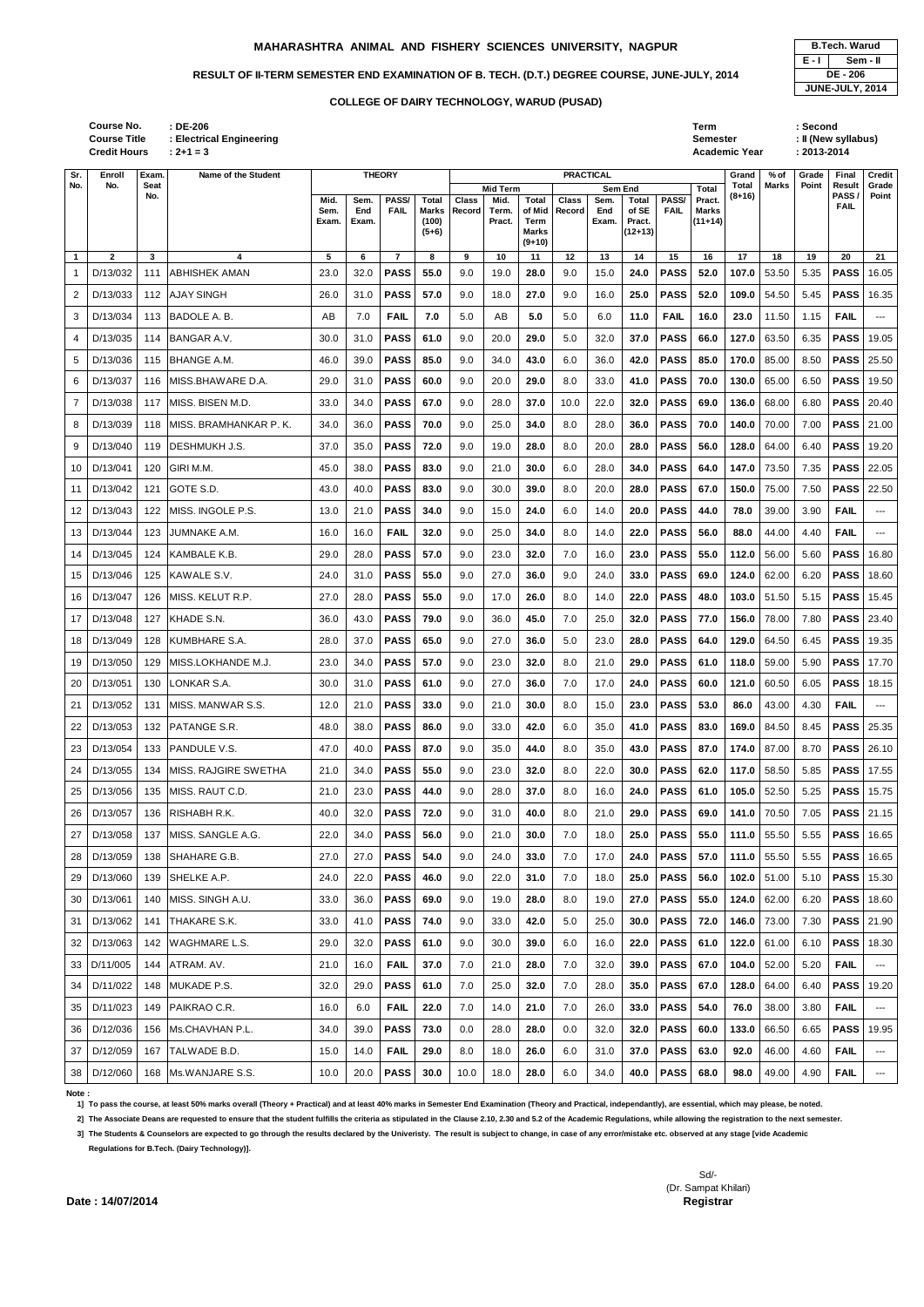|                |              |     |                        | ьлань.   | ьлаш. |                | l i na ì<br>$(5+6)$ |     | г юы. | 161 H<br><b>Marks</b><br>$(9+10)$ |     | ьлань. | <b>FIQUL.</b><br>$(12+13)$ |             | ,,,,,,, |       |       |      |                   |                          |
|----------------|--------------|-----|------------------------|----------|-------|----------------|---------------------|-----|-------|-----------------------------------|-----|--------|----------------------------|-------------|---------|-------|-------|------|-------------------|--------------------------|
| $\mathbf{1}$   | $\mathbf{2}$ | 3   | 4                      | 5        | 6     | $\overline{7}$ | 8                   | 9   | 10    | 11                                | 12  | 13     | 14                         | 15          | 16      | 17    | 18    | 19   | 20                | 21                       |
| $\mathbf{1}$   | D/13/032     | 111 | <b>ABHISHEK AMAN</b>   | 37.0     | 32.0  | <b>PASS</b>    | 69.0                | 9.0 | 29.0  | 38.0                              | 8.0 | 32.0   | 40.0                       | <b>PASS</b> | 78.0    | 147.0 | 73.50 | 7.35 | <b>PASS</b>       | 22.05                    |
| 2              | D/13/033     | 112 | <b>AJAY SINGH</b>      | 19.0     | 27.0  | <b>PASS</b>    | 46.0                | 8.0 | 27.0  | 35.0                              | 8.0 | 27.0   | 35.0                       | <b>PASS</b> | 70.0    | 116.0 | 58.00 | 5.80 | <b>PASS</b>       | 17.40                    |
| 3              | D/13/034     | 113 | <b>BADOLE A.B.</b>     | 27.0     | 29.0  | <b>PASS</b>    | 56.0                | 8.0 | 27.0  | 35.0                              | 8.0 | 30.0   | 38.0                       | <b>PASS</b> | 73.0    | 129.0 | 64.50 | 6.45 | <b>PASS</b>       | 19.35                    |
| 4              | D/13/035     | 114 | <b>BANGAR A.V.</b>     | 33.0     | 43.0  | <b>PASS</b>    | 76.0                | 9.0 | 31.0  | 40.0                              | 8.0 | 31.0   | 39.0                       | <b>PASS</b> | 79.0    | 155.0 | 77.50 | 7.75 | <b>PASS</b>       | 23.25                    |
| 5              | D/13/036     | 115 | <b>BHANGE A.M.</b>     | 44.0     | 39.0  | <b>PASS</b>    | 83.0                | 9.0 | 36.0  | 45.0                              | 8.0 | 33.0   | 41.0                       | <b>PASS</b> | 86.0    | 169.0 | 84.50 | 8.45 | <b>PASS</b>       | 25.35                    |
| 6              | D/13/037     | 116 | MISS.BHAWARE D.A.      | 34.0     | 35.0  | <b>PASS</b>    | 69.0                | 9.0 | 30.0  | 39.0                              | 8.0 | 31.0   | 39.0                       | <b>PASS</b> | 78.0    | 147.0 | 73.50 | 7.35 | <b>PASS</b>       | 22.05                    |
| $\overline{7}$ | D/13/038     | 117 | MISS. BISEN M.D.       | 31.0     | 34.0  | <b>PASS</b>    | 65.0                | 9.0 | 32.0  | 41.0                              | 8.0 | 30.0   | 38.0                       | <b>PASS</b> | 79.0    | 144.0 | 72.00 | 7.20 | <b>PASS</b>       | 21.60                    |
| 8              | D/13/039     | 118 | MISS. BRAMHANKAR P. K. | 35.0     | 36.0  | <b>PASS</b>    | 71.0                | 9.0 | 33.0  | 42.0                              | 8.0 | 28.0   | 36.0                       | <b>PASS</b> | 78.0    | 149.0 | 74.50 | 7.45 | <b>PASS</b>       | 22.35                    |
| 9              | D/13/040     | 119 | DESHMUKH J.S.          | 28.0     | 32.0  | <b>PASS</b>    | 60.0                | 9.0 | 31.0  | 40.0                              | 8.0 | 31.0   | 39.0                       | <b>PASS</b> | 79.0    | 139.0 | 69.50 | 6.95 | <b>PASS</b>       | 20.85                    |
| 10             | D/13/041     | 120 | GIRI M.M.              | 39.0     | 29.0  | <b>PASS</b>    | 68.0                | 9.0 | 32.0  | 41.0                              | 8.0 | 34.0   | 42.0                       | <b>PASS</b> | 83.0    | 151.0 | 75.50 | 7.55 | <b>PASS</b>       | 22.65                    |
| 11             | D/13/042     | 121 | GOTE S.D.              | 38.0     | 42.0  | <b>PASS</b>    | 80.0                | 9.0 | 37.0  | 46.0                              | 8.0 | 35.0   | 43.0                       | <b>PASS</b> | 89.0    | 169.0 | 84.50 | 8.45 | <b>PASS</b>       | 25.35                    |
| 12             | D/13/043     | 122 | MISS. INGOLE P.S.      | 14.0     | 37.0  | <b>PASS</b>    | 51.0                | 8.0 | 18.0  | 26.0                              | 8.0 | 22.0   | 30.0                       | <b>PASS</b> | 56.0    | 107.0 | 53.50 | 5.35 | <b>PASS</b>       | 16.05                    |
| 13             | D/13/044     | 123 | JUMNAKE A.M.           | 9.0      | 17.0  | <b>FAIL</b>    | 26.0                | 8.0 | 20.0  | 28.0                              | 8.0 | 28.0   | 36.0                       | <b>PASS</b> | 64.0    | 90.0  | 45.00 | 4.50 | <b>FAIL</b>       | ---                      |
| 14             | D/13/045     | 124 | KAMBALE K.B.           | 28.0     | 42.0  | <b>PASS</b>    | 70.0                | 8.0 | 33.0  | 41.0                              | 8.0 | 30.0   | 38.0                       | <b>PASS</b> | 79.0    | 149.0 | 74.50 | 7.45 | <b>PASS</b>       | 22.35                    |
| 15             | D/13/046     | 125 | KAWALE S.V.            | 29.0     | 31.0  | <b>PASS</b>    | 60.0                | 8.0 | 34.0  | 42.0                              | 9.0 | 33.0   | 42.0                       | <b>PASS</b> | 84.0    | 144.0 | 72.00 | 7.20 | <b>PASS</b>       | 21.60                    |
| 16             | D/13/047     | 126 | MISS. KELUT R.P.       | 27.0     | 38.0  | <b>PASS</b>    | 65.0                | 7.0 | 26.0  | 33.0                              | 8.0 | 28.0   | 36.0                       | <b>PASS</b> | 69.0    | 134.0 | 67.00 | 6.70 | <b>PASS</b>       | 20.10                    |
| 17             | D/13/048     | 127 | <b>KHADE S.N.</b>      | 44.0     | 46.0  | <b>PASS</b>    | 90.0                | 9.0 | 37.0  | 46.0                              | 8.0 | 35.0   | 43.0                       | <b>PASS</b> | 89.0    | 179.0 | 89.50 | 8.95 | <b>PASS</b>       | 26.85                    |
| 18             | D/13/049     | 128 | KUMBHARE S.A.          | 37.0     | 29.0  | <b>PASS</b>    | 66.0                | 8.0 | 32.0  | 40.0                              | 9.0 | 34.0   | 43.0                       | <b>PASS</b> | 83.0    | 149.0 | 74.50 | 7.45 | <b>PASS</b>       | 22.35                    |
| 19             | D/13/050     | 129 | MISS.LOKHANDE M.J.     | 23.0     | 28.0  | <b>PASS</b>    | 51.0                | 8.0 | 28.0  | 36.0                              | 8.0 | 29.0   | 37.0                       | <b>PASS</b> | 73.0    | 124.0 | 62.00 | 6.20 | <b>PASS</b>       | 18.60                    |
| 20             | D/13/051     | 130 | LONKAR S.A.            | 38.0     | 39.0  | <b>PASS</b>    | 77.0                | 8.0 | 35.0  | 43.0                              | 9.0 | 35.0   | 44.0                       | <b>PASS</b> | 87.0    | 164.0 | 82.00 | 8.20 | <b>PASS</b>       | 24.60                    |
| 21             | D/13/052     | 131 | MISS. MANWAR S.S.      | 19.0     | 26.0  | <b>PASS</b>    | 45.0                | 7.0 | 28.0  | 35.0                              | 8.0 | 29.0   | 37.0                       | <b>PASS</b> | 72.0    | 117.0 | 58.50 | 5.85 | <b>PASS</b>       | 17.55                    |
| 22             | D/13/053     | 132 | PATANGE S.R.           | 41.0     | 36.0  | <b>PASS</b>    | 77.0                | 8.0 | 35.0  | 43.0                              | 9.0 | 31.0   | 40.0                       | <b>PASS</b> | 83.0    | 160.0 | 80.00 | 8.00 | <b>PASS</b>       | 24.00                    |
| 23             | D/13/054     |     | 133 PANDULE V.S.       | $39.0\,$ | 42.0  | <b>PASS</b>    | 81.0                | 9.0 | 34.0  | 43.0                              | 8.0 | 36.0   | 44.0                       | <b>PASS</b> | 87.0    | 168.0 | 84.00 | 8.40 | <b>PASS</b> 25.20 |                          |
| 24             | D/13/055     | 134 | MISS. RAJGIRE SWETHA   | 29.0     | 30.0  | <b>PASS</b>    | 59.0                | 7.0 | 30.0  | 37.0                              | 8.0 | 33.0   | 41.0                       | <b>PASS</b> | 78.0    | 137.0 | 68.50 | 6.85 | <b>PASS</b>       | 20.55                    |
| 25             | D/13/056     | 135 | MISS. RAUT C.D.        | 23.0     | 23.0  | <b>PASS</b>    | 46.0                | 9.0 | 26.0  | 35.0                              | 8.0 | 26.0   | 34.0                       | <b>PASS</b> | 69.0    | 115.0 | 57.50 | 5.75 | <b>PASS</b>       | 17.25                    |
| 26             | D/13/057     | 136 | RISHABH R.K.           | 32.0     | 33.0  | <b>PASS</b>    | 65.0                | 8.0 | 32.0  | 40.0                              | 8.0 | 30.0   | 38.0                       | <b>PASS</b> | 78.0    | 143.0 | 71.50 | 7.15 | <b>PASS</b>       | 21.45                    |
| 27             | D/13/058     | 137 | MISS. SANGLE A.G.      | 32.0     | 40.0  | <b>PASS</b>    | 72.0                | 9.0 | 33.0  | 42.0                              | 8.0 | 29.0   | 37.0                       | <b>PASS</b> | 79.0    | 151.0 | 75.50 | 7.55 | <b>PASS</b>       | 22.65                    |
| 28             | D/13/059     | 138 | SHAHARE G.B.           | 28.0     | 33.0  | <b>PASS</b>    | 61.0                | 8.0 | 30.0  | 38.0                              | 9.0 | 33.0   | 42.0                       | <b>PASS</b> | 80.0    | 141.0 | 70.50 | 7.05 | <b>PASS</b>       | 21.15                    |
| 29             | D/13/060     | 139 | SHELKE A.P.            | 16.0     | 22.0  | <b>PASS</b>    | 38.0                | 9.0 | 26.0  | 35.0                              | 8.0 | 28.0   | 36.0                       | <b>PASS</b> | 71.0    | 109.0 | 54.50 | 5.45 | <b>PASS</b>       | 16.35                    |
| 30             | D/13/061     | 140 | MISS. SINGH A.U.       | 38.0     | 36.0  | <b>PASS</b>    | 74.0                | 8.0 | 33.0  | 41.0                              | 9.0 | 30.0   | 39.0                       | <b>PASS</b> | 80.0    | 154.0 | 77.00 | 7.70 | <b>PASS</b>       | 23.10                    |
| 31             | D/13/062     | 141 | <b>THAKARE S.K.</b>    | 35.0     | 38.0  | <b>PASS</b>    | 73.0                | 9.0 | 38.0  | 47.0                              | 9.0 | 35.0   | 44.0                       | <b>PASS</b> | 91.0    | 164.0 | 82.00 | 8.20 | <b>PASS</b>       | 24.60                    |
| 32             | D/13/063     | 142 | <b>WAGHMARE L.S.</b>   | 31.0     | 34.0  | <b>PASS</b>    | 65.0                | 8.0 | 31.0  | 39.0                              | 9.0 | 33.0   | 42.0                       | <b>PASS</b> | 81.0    | 146.0 | 73.00 | 7.30 | <b>PASS</b> 21.90 |                          |
| 33             | D/11/005     | 144 | ATRAM. AV.             | 28.0     | 28.0  | <b>PASS</b>    | 56.0                | 8.0 | 30.0  | 38.0                              | 8.0 | 31.0   | 39.0                       | <b>PASS</b> | 77.0    | 133.0 | 66.50 | 6.65 | <b>PASS</b>       | 19.95                    |
| 34             | D/11/023     | 149 | PAIKRAO C.R.           | 17.0     | 11.0  | <b>FAIL</b>    | 28.0                | 8.0 | 24.0  | 32.0                              | 8.0 | 29.0   | 37.0                       | <b>PASS</b> | 69.0    | 97.0  | 48.50 | 4.85 | <b>FAIL</b>       | $\hspace{0.05cm} \ldots$ |
| 35             | D/12/031     | 152 | AKHADKAR S.G.          | 42.0     | 39.0  | <b>PASS</b>    | 81.0                | 8.0 | 35.0  | 43.0                              | 8.0 | 35.0   | 43.0                       | <b>PASS</b> | 86.0    | 167.0 | 83.50 | 8.35 | <b>PASS</b>       | 25.05                    |
| 36             | D/12/032     | 153 | BEHEKAR D.M.           | 31.0     | 25.0  | <b>PASS</b>    | 56.0                | 8.0 | 31.0  | 39.0                              | 8.0 | 31.0   | 39.0                       | <b>PASS</b> | 78.0    | 134.0 | 67.00 | 6.70 | <b>PASS</b>       | 20.10                    |
| 37             | D/12/036     | 156 | Ms.CHAVHAN P.L.        | 33.0     | 39.0  | <b>PASS</b>    | 72.0                | AB  | 30.0  | 30.0                              | 0.0 | 30.0   | 30.0                       | <b>PASS</b> | 60.0    | 132.0 | 66.00 | 6.60 | <b>PASS</b>       | 19.80                    |
| 38             | D/12/047     | 160 | MOTE A.V.              | 29.0     | 31.0  | <b>PASS</b>    | 60.0                | 8.0 | 34.0  | 42.0                              | 8.0 | 33.0   | 41.0                       | <b>PASS</b> | 83.0    | 143.0 | 71.50 | 7.15 | <b>PASS</b> 21.45 |                          |
| 39             | D/12/049     | 162 | <b>MUSHFIQUE KHAN</b>  | 33.0     | 29.0  | <b>PASS</b>    | 62.0                | 8.0 | 29.0  | 37.0                              | 8.0 | 30.0   | 38.0                       | <b>PASS</b> | 75.0    | 137.0 | 68.50 | 6.85 | <b>PASS</b>       | 20.55                    |
| 40             | D/12/053     | 164 | SALVE P.B.             | 33.0     | 34.0  | <b>PASS</b>    | 67.0                | 8.0 | 30.0  | 38.0                              | 8.0 | 29.0   | 37.0                       | <b>PASS</b> | 75.0    | 142.0 | 71.00 | 7.10 | <b>PASS</b> 21.30 |                          |
| 41             | D/12/059     | 167 | TALWADE B.D.           | 16.0     | 20.0  | <b>PASS</b>    | 36.0                | 8.0 | 25.0  | 33.0                              | 8.0 | 26.0   | 34.0                       | <b>PASS</b> | 67.0    | 103.0 | 51.50 | 5.15 | PASS              | 15.45                    |
| 42             | D/12/060     | 168 | Ms.WANJARE S.S.        | 24.0     | 32.0  | <b>PASS</b>    | 56.0                | 8.0 | 24.0  | 32.0                              | 8.0 | 28.0   | 36.0                       | <b>PASS</b> | 68.0    | 124.0 | 62.00 | 6.20 |                   | <b>PASS</b> 18.60        |

| : DM-202<br>: Introductory Dairy Microbiology<br>$: 2 + 1 = 3$ |       |       |               |         |                |          |              |                  |       |           |             | Term<br><b>Semester</b> | <b>Academic Year</b> |       | : Second<br>$: 2013 - 2014$ | : II (New syllabus) |        |
|----------------------------------------------------------------|-------|-------|---------------|---------|----------------|----------|--------------|------------------|-------|-----------|-------------|-------------------------|----------------------|-------|-----------------------------|---------------------|--------|
| Name of the Student                                            |       |       | <b>THEORY</b> |         |                |          |              | <b>PRACTICAL</b> |       |           |             |                         | Grand                | % of  | Grade                       | Final               | Credit |
|                                                                |       |       |               |         |                | Mid Term |              |                  |       | Sem End   |             | <b>Total</b>            | Total                | Marks | Point                       | Result              | Grade  |
|                                                                | Mid.  | Sem.  | PASS/         | Total   | <b>Class</b>   | Mid.     | <b>Total</b> | <b>Class</b>     | Sem.  | Total     | PASS/       | Pract.                  | $(8+16)$             |       |                             | PASS/               | Point  |
|                                                                | Sem.  | End   | <b>FAIL</b>   |         | Marks   Record | Term.    |              | of Mid Record    | End   | of SE     | <b>FAIL</b> | Marks                   |                      |       |                             | <b>FAIL</b>         |        |
|                                                                | Exam. | Exam. |               | (100)   |                | Pract.   | Term         |                  | Exam. | Pract.    |             | $(11+14)$               |                      |       |                             |                     |        |
|                                                                |       |       |               | $(5+6)$ |                |          | Marks        |                  |       | $(12+13)$ |             |                         |                      |       |                             |                     |        |
|                                                                |       |       |               |         |                |          | $(9+10)$     |                  |       |           |             |                         |                      |       |                             |                     |        |
|                                                                |       | 6     |               |         |                | 10       | 11           | 12               | 13    | 14        | 15          | 16                      | 17                   | 18    | 19                          | 20                  | 21     |

**Course Title : Introductory D Credit Hours Course No.**

|       | <b>B.Tech. Warud</b> |
|-------|----------------------|
| E - I | Sem - II             |
|       | DM - 202             |
|       | <b>JUNE, 2014</b>    |

**Note :** 

**1] To pass the course, at least 50% marks overall (Theory + Practical) and at least 40% marks in Semester End Examination (Theory and Practical, independantly), are essential, which may please, be noted.**

**2] The Associate Deans are requested to ensure that the student fulfills the criteria as stipulated in the Clause 2.10, 2.30 and 5.2 of the Academic Regulations, while allowing the registration to the next semester.**

**3] The Students & Counselors are expected to go through the results declared by the Univeristy. The result is subject to change, in case of any error/mistake etc. observed at any stage [vide Academic** 

**Regulations for B.Tech. (Dairy Technology)].**

Sd/- (Dr. Sampat Khilari)

**Date : 14/07/2014** Registrar

**Sr. No.** **Enroll No.**

**Exam. Seat No.**

## **COLLEGE OF DAIRY TECHNOLOGY, WARUD (PUSAD)**

## **MAHARASHTRA ANIMAL AND FISHERY SCIENCES UNIVERSITY, NAGPUR B.Tech. Warud**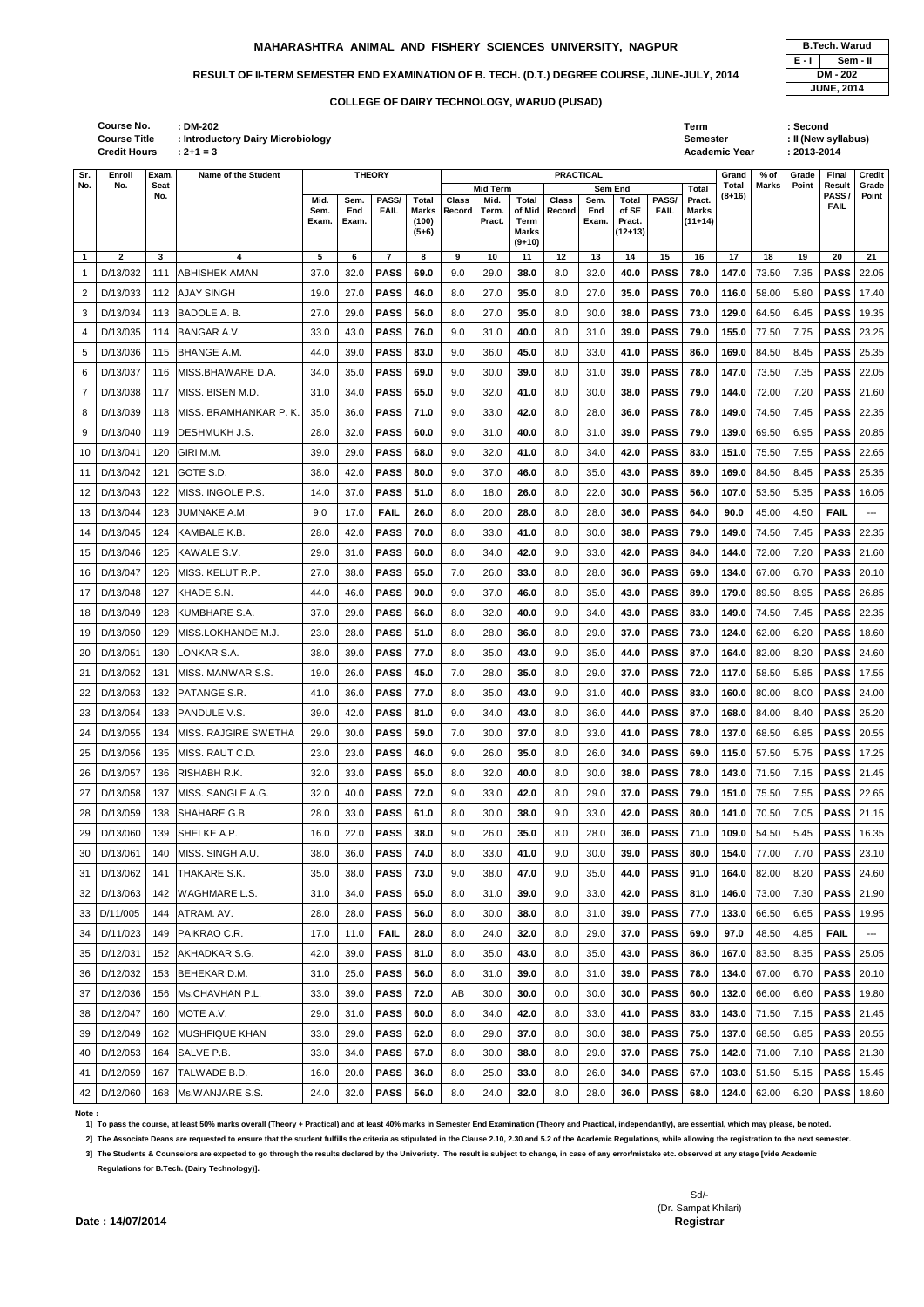|                |              |     |                        | Exam. | Exam. |                | (100)<br>$(5+6)$ |     | Pract. | Term<br><b>Marks</b><br>$(9+10)$ |     | Exam. | Pract.<br>$(12+13)$ |             | $(11+14)$ |       |       |      |             |       |
|----------------|--------------|-----|------------------------|-------|-------|----------------|------------------|-----|--------|----------------------------------|-----|-------|---------------------|-------------|-----------|-------|-------|------|-------------|-------|
| $\mathbf{1}$   | $\mathbf{2}$ | 3   | 4                      | 5     | 6     | $\overline{7}$ | 8                | 9   | 10     | 11                               | 12  | 13    | 14                  | 15          | 16        | 17    | 18    | 19   | 20          | 21    |
|                | D/13/032     | 111 | <b>ABHISHEK AMAN</b>   | 34.0  | 39.0  | <b>PASS</b>    | 73.0             | 9.0 | 35.0   | 44.0                             | 9.0 | 33.0  | 42.0                | <b>PASS</b> | 86.0      | 159.0 | 79.50 | 7.95 | <b>PASS</b> | 31.80 |
| 2              | D/13/033     | 112 | <b>AJAY SINGH</b>      | 14.0  | 24.0  | <b>PASS</b>    | 38.0             | 8.0 | 25.0   | 33.0                             | 8.0 | 25.0  | 33.0                | <b>PASS</b> | 66.0      | 104.0 | 52.00 | 5.20 | <b>PASS</b> | 20.80 |
| 3              | D/13/034     | 113 | BADOLE A. B.           | 6.0   | 28.0  | <b>PASS</b>    | 34.0             | 8.0 | 30.0   | 38.0                             | 9.0 | 27.0  | 36.0                | <b>PASS</b> | 74.0      | 108.0 | 54.00 | 5.40 | <b>PASS</b> | 21.60 |
| 4              | D/13/035     | 114 | BANGAR A.V.            | 27.0  | 31.0  | <b>PASS</b>    | 58.0             | 8.0 | 31.0   | 39.0                             | 9.0 | 27.0  | 36.0                | <b>PASS</b> | 75.0      | 133.0 | 66.50 | 6.65 | <b>PASS</b> | 26.60 |
| 5              | D/13/036     | 115 | <b>BHANGE A.M.</b>     | 44.0  | 48.0  | <b>PASS</b>    | 92.0             | 9.0 | 40.0   | 49.0                             | 9.0 | 36.0  | 45.0                | <b>PASS</b> | 94.0      | 186.0 | 93.00 | 9.30 | <b>PASS</b> | 37.20 |
| 6              | D/13/037     | 116 | MISS.BHAWARE D.A.      | 26.0  | 30.0  | <b>PASS</b>    | 56.0             | 9.0 | 29.0   | 38.0                             | 9.0 | 24.0  | 33.0                | <b>PASS</b> | 71.0      | 127.0 | 63.50 | 6.35 | <b>PASS</b> | 25.40 |
| $\overline{7}$ | D/13/038     | 117 | MISS. BISEN M.D.       | 27.0  | 33.0  | <b>PASS</b>    | 60.0             | 9.0 | 32.0   | 41.0                             | 9.0 | 27.0  | 36.0                | <b>PASS</b> | 77.0      | 137.0 | 68.50 | 6.85 | <b>PASS</b> | 27.40 |
| 8              | D/13/039     | 118 | MISS. BRAMHANKAR P. K. | 32.0  | 38.0  | <b>PASS</b>    | 70.0             | 9.0 | 35.0   | 44.0                             | 9.0 | 28.0  | 37.0                | <b>PASS</b> | 81.0      | 151.0 | 75.50 | 7.55 | <b>PASS</b> | 30.20 |
| 9              | D/13/040     | 119 | DESHMUKH J.S.          | 29.0  | 31.0  | <b>PASS</b>    | 60.0             | 9.0 | 31.0   | 40.0                             | 8.0 | 30.0  | 38.0                | <b>PASS</b> | 78.0      | 138.0 | 69.00 | 6.90 | <b>PASS</b> | 27.60 |
| 10             | D/13/041     | 120 | GIRI M.M.              | 32.0  | 44.0  | <b>PASS</b>    | 76.0             | 8.0 | 37.0   | 45.0                             | 9.0 | 34.0  | 43.0                | <b>PASS</b> | 88.0      | 164.0 | 82.00 | 8.20 | <b>PASS</b> | 32.80 |
| 11             | D/13/042     | 121 | GOTE S.D.              | 32.0  | 39.0  | <b>PASS</b>    | 71.0             | 9.0 | 39.0   | 48.0                             | 9.0 | 34.0  | 43.0                | <b>PASS</b> | 91.0      | 162.0 | 81.00 | 8.10 | <b>PASS</b> | 32.40 |
| 12             | D/13/043     | 122 | MISS. INGOLE P.S.      | 8.0   | 23.0  | <b>PASS</b>    | 31.0             | 9.0 | 22.0   | 31.0                             | 9.0 | 21.0  | 30.0                | <b>PASS</b> | 61.0      | 92.0  | 46.00 | 4.60 | <b>FAIL</b> | ---   |
| 13             | D/13/044     | 123 | JUMNAKE A.M.           | 13.0  | 17.0  | <b>FAIL</b>    | 30.0             | 8.0 | 24.0   | 32.0                             | 8.0 | 19.0  | 27.0                | <b>PASS</b> | 59.0      | 89.0  | 44.50 | 4.45 | <b>FAIL</b> | ---   |
| 14             | D/13/045     | 124 | KAMBALE K.B.           | 31.0  | 38.0  | <b>PASS</b>    | 69.0             | 9.0 | 25.0   | 34.0                             | 9.0 | 30.0  | 39.0                | <b>PASS</b> | 73.0      | 142.0 | 71.00 | 7.10 | <b>PASS</b> | 28.40 |
| 15             | D/13/046     | 125 | KAWALE S.V.            | 25.0  | 28.0  | <b>PASS</b>    | 53.0             | 9.0 | 25.0   | 34.0                             | 9.0 | 25.0  | 34.0                | <b>PASS</b> | 68.0      | 121.0 | 60.50 | 6.05 | <b>PASS</b> | 24.20 |
| 16             | D/13/047     | 126 | MISS. KELUT R.P.       | 16.0  | 31.0  | <b>PASS</b>    | 47.0             | 9.0 | 26.0   | 35.0                             | 9.0 | 27.0  | 36.0                | <b>PASS</b> | 71.0      | 118.0 | 59.00 | 5.90 | <b>PASS</b> | 23.60 |
| 17             | D/13/048     | 127 | KHADE S.N.             | 46.0  | 42.0  | <b>PASS</b>    | 88.0             | 9.0 | 39.0   | 48.0                             | 9.0 | 31.0  | 40.0                | <b>PASS</b> | 88.0      | 176.0 | 88.00 | 8.80 | <b>PASS</b> | 35.20 |
| 18             | D/13/049     | 128 | KUMBHARE S.A.          | 29.0  | 36.0  | <b>PASS</b>    | 65.0             | 8.0 | 38.0   | 46.0                             | 9.0 | 24.0  | 33.0                | <b>PASS</b> | 79.0      | 144.0 | 72.00 | 7.20 | <b>PASS</b> | 28.80 |
| 19             | D/13/050     | 129 | MISS.LOKHANDE M.J.     | 14.0  | 31.0  | <b>PASS</b>    | 45.0             | 9.0 | 32.0   | 41.0                             | 9.0 | 25.0  | 34.0                | <b>PASS</b> | 75.0      | 120.0 | 60.00 | 6.00 | <b>PASS</b> | 24.00 |
| 20             | D/13/051     | 130 | LONKAR S.A.            | 32.0  | 32.0  | <b>PASS</b>    | 64.0             | 9.0 | 31.0   | 40.0                             | 9.0 | 33.0  | 42.0                | <b>PASS</b> | 82.0      | 146.0 | 73.00 | 7.30 | <b>PASS</b> | 29.20 |
| 21             | D/13/052     |     | 131 IMISS, MANWAR S.S. | 8.0   | 22.0  | <b>PASS</b>    | 30.0             | 9.0 | 27.0   | 36.0                             | 9.0 | 22.0  | 31.0                | <b>PASS</b> | 67.0      | 97.0  | 48.50 | 4.85 | <b>FAIL</b> |       |
| 22             | D/13/053     | 132 | PATANGE S.R.           | 38.0  | 45.0  | <b>PASS</b>    | 83.0             | 8.0 | 39.0   | 47.0                             | 9.0 | 40.0  | 49.0                | <b>PASS</b> | 96.0      | 179.0 | 89.50 | 8.95 | <b>PASS</b> | 35.80 |
| 23             | D/13/054     | 133 | PANDULE V.S.           | 40.0  | 38.0  | <b>PASS</b>    | 78.0             | 9.0 | 40.0   | 49.0                             | 9.0 | 39.0  | 48.0                | <b>PASS</b> | 97.0      | 175.0 | 87.50 | 8.75 | <b>PASS</b> | 35.00 |
| 24             | D/13/055     | 134 | MISS. RAJGIRE SWETHA   | 34.0  | 30.0  | <b>PASS</b>    | 64.0             | 9.0 | 32.0   | 41.0                             | 9.0 | 28.0  | 37.0                | <b>PASS</b> | 78.0      | 142.0 | 71.00 | 7.10 | <b>PASS</b> | 28.40 |
| 25             | D/13/056     | 135 | MISS. RAUT C.D.        | 9.0   | 17.0  | <b>FAIL</b>    | 26.0             | 9.0 | 21.0   | 30.0                             | 9.0 | 25.0  | 34.0                | <b>PASS</b> | 64.0      | 90.0  | 45.00 | 4.50 | <b>FAIL</b> | ---   |
| 26             | D/13/057     | 136 | RISHABH R.K.           | 25.0  | 43.0  | <b>PASS</b>    | 68.0             | 8.0 | 38.0   | 46.0                             | 9.0 | 30.0  | 39.0                | <b>PASS</b> | 85.0      | 153.0 | 76.50 | 7.65 | <b>PASS</b> | 30.60 |
| 27             | D/13/058     | 137 | MISS. SANGLE A.G.      | 30.0  | 35.0  | <b>PASS</b>    | 65.0             | 9.0 | 31.0   | 40.0                             | 9.0 | 33.0  | 42.0                | <b>PASS</b> | 82.0      | 147.0 | 73.50 | 7.35 | <b>PASS</b> | 29.40 |
| 28             | D/13/059     | 138 | SHAHARE G.B.           | 18.0  | 32.0  | <b>PASS</b>    | 50.0             | 8.0 | 29.0   | 37.0                             | 9.0 | 25.0  | 34.0                | <b>PASS</b> | 71.0      | 121.0 | 60.50 | 6.05 | <b>PASS</b> | 24.20 |
| 29             | D/13/060     | 139 | SHELKE A.P.            | 10.0  | 14.0  | <b>FAIL</b>    | 24.0             | 9.0 | 30.0   | 39.0                             | 9.0 | 24.0  | 33.0                | <b>PASS</b> | 72.0      | 96.0  | 48.00 | 4.80 | <b>FAIL</b> | ---   |
| 30             | D/13/061     | 140 | MISS. SINGH A.U.       | 27.0  | 32.0  | <b>PASS</b>    | 59.0             | 9.0 | 30.0   | 39.0                             | 9.0 | 29.0  | 38.0                | <b>PASS</b> | 77.0      | 136.0 | 68.00 | 6.80 | <b>PASS</b> | 27.20 |
| 31             | D/13/062     | 141 | THAKARE S.K.           | 42.0  | 44.0  | <b>PASS</b>    | 86.0             | 9.0 | 40.0   | 49.0                             | 9.0 | 38.0  | 47.0                | <b>PASS</b> | 96.0      | 182.0 | 91.00 | 9.10 | <b>PASS</b> | 36.40 |
| 32             | D/13/063     | 142 | WAGHMARE L.S.          | 35.0  | 33.0  | <b>PASS</b>    | 68.0             | 8.0 | 33.0   | 41.0                             | 9.0 | 27.0  | 36.0                | <b>PASS</b> | 77.0      | 145.0 | 72.50 | 7.25 | <b>PASS</b> | 29.00 |
| 33             | D/11/005     | 144 | ATRAM. AV.             | 22.0  | 22.0  | <b>PASS</b>    | 44.0             | 8.0 | 30.0   | 38.0                             | 9.0 | 29.0  | 38.0                | <b>PASS</b> | 76.0      | 120.0 | 60.00 | 6.00 | <b>PASS</b> | 24.00 |
| 34             | D/11/023     | 149 | PAIKRAO C.R.           | 7.0   | 9.0   | <b>FAIL</b>    | 16.0             | 9.0 | 30.0   | 39.0                             | 8.0 | 21.0  | 29.0                | <b>PASS</b> | 68.0      | 84.0  | 42.00 | 4.20 | <b>FAIL</b> | $---$ |
| 35             | D/12/036     | 156 | Ms.CHAVHAN P.L.        | 28.0  | 44.0  | <b>PASS</b>    | 72.0             | 7.0 | 34.0   | 41.0                             | 0.0 | 36.0  | 36.0                | <b>PASS</b> | 77.0      | 149.0 | 74.50 | 7.45 | <b>PASS</b> | 29.80 |
| 36             | D/12/053     | 164 | SALVE P.B.             | 24.0  | 25.0  | <b>PASS</b>    | 49.0             | 9.0 | 26.0   | 35.0                             | 7.0 | 24.0  | 31.0                | <b>PASS</b> | 66.0      | 115.0 | 57.50 | 5.75 | <b>PASS</b> | 23.00 |
| 37             | D/12/059     | 167 | TALWADE B.D.           | 10.0  | 12.0  | <b>FAIL</b>    | 22.0             | 9.0 | 30.0   | 39.0                             | 8.0 | 18.0  | 26.0                | <b>PASS</b> | 65.0      | 87.0  | 43.50 | 4.35 | <b>FAIL</b> | $---$ |
| 38             | D/12/060     | 168 | Ms.WANJARE S.S.        | 21.0  | 20.0  | <b>PASS</b>    | 41.0             | 8.0 | 28.0   | 36.0                             | 8.0 | 27.0  | 35.0                | <b>PASS</b> | 71.0      | 112.0 | 56.00 | 5.60 | <b>PASS</b> | 22.40 |

Sd/- (Dr. Sampat Khilari) **Date : 14/07/2014** Registrar

| : DT-201<br>: Market Milk<br>$: 3 + 1 = 4$ |       |               |             |              |               |                  |          |                  |                 |           |              | Term<br><b>Semester</b> | <b>Academic Year</b> |                      | : Second<br>$: 2013 - 2014$ | : II (New syllabus)    |                 |
|--------------------------------------------|-------|---------------|-------------|--------------|---------------|------------------|----------|------------------|-----------------|-----------|--------------|-------------------------|----------------------|----------------------|-----------------------------|------------------------|-----------------|
| Name of the Student                        |       | <b>THEORY</b> |             |              |               |                  |          | <b>PRACTICAL</b> |                 |           |              |                         | Grand<br>Total       | % of<br><b>Marks</b> | Grade<br>Point              | Final<br><b>Result</b> | Credit<br>Grade |
|                                            | Mid.  | Sem.          | PASS/       | <b>Total</b> | Class         | Mid Term<br>Mid. | Total    | <b>Class</b>     | Sem End<br>Sem. | Total     | <b>PASS/</b> | <b>Total</b><br>Pract.  | (8+16)               |                      |                             | <b>PASS</b>            | Point           |
|                                            | Sem.  | End           | <b>FAIL</b> | <b>Marks</b> | <b>Record</b> | Term.            |          | of Mid Record    | End             | of SE     | <b>FAIL</b>  | <b>Marks</b>            |                      |                      |                             | <b>FAIL</b>            |                 |
|                                            | Exam. | Exam.         |             | (100)        |               | Pract.           | Term     |                  | Exam.           | Pract.    |              | $(11+14)$               |                      |                      |                             |                        |                 |
|                                            |       |               |             | $(5+6)$      |               |                  | Marks    |                  |                 | $(12+13)$ |              |                         |                      |                      |                             |                        |                 |
|                                            |       |               |             |              |               |                  | $(9+10)$ |                  |                 |           |              |                         |                      |                      |                             |                        |                 |
|                                            | 5     | 6             |             | 8            | 9             | 10               | 11       | 12 <sup>12</sup> | 13              | 14        | 15           | 16                      | 17                   | 18                   | 19                          | 20                     | 21              |

|         | <b>B.Tech. Warud</b> |
|---------|----------------------|
| $E - I$ | Sem - II             |
|         | DT - 201             |
|         | JUNE-JULY, 2014      |

## **Note :**

**1] To pass the course, at least 50% marks overall (Theory + Practical) and at least 40% marks in Semester End Examination (Theory and Practical, independantly), are essential, which may please, be noted.**

**2] The Associate Deans are requested to ensure that the student fulfills the criteria as stipulated in the Clause 2.10, 2.30 and 5.2 of the Academic Regulations, while allowing the registration to the next semester.**

**3] The Students & Counselors are expected to go through the results declared by the Univeristy. The result is subject to change, in case of any error/mistake etc. observed at any stage [vide Academic** 

**Regulations for B.Tech. (Dairy Technology)].**

**Sr. No.** **Enroll No.**

**Exam. Seat No.**

**Course Title : Market Milk Credit Hours Course No.**

## **COLLEGE OF DAIRY TECHNOLOGY, WARUD (PUSAD)**

## **MAHARASHTRA ANIMAL AND FISHERY SCIENCES UNIVERSITY, NAGPUR B.Tech. Warud**